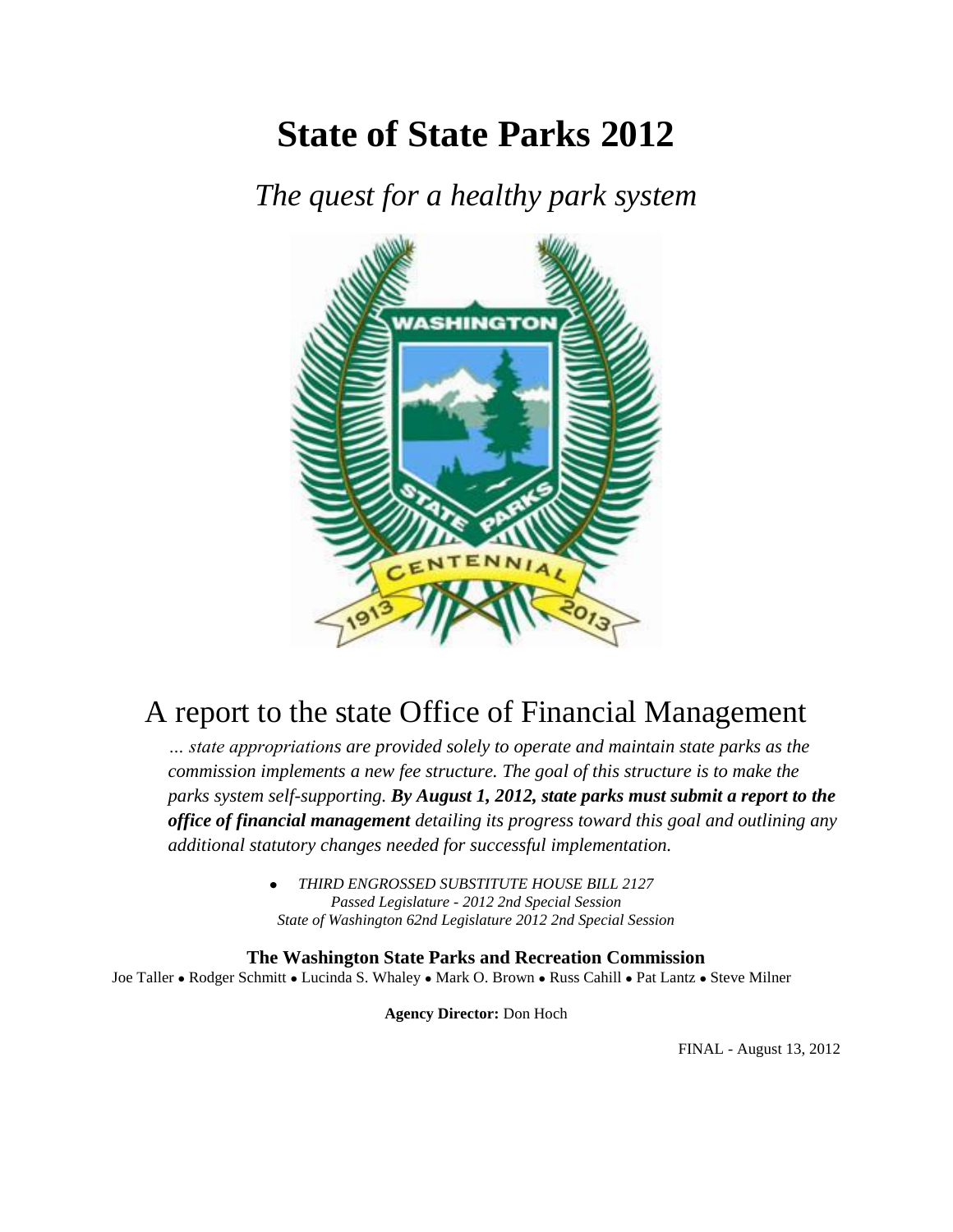#### **The State Parks Mission**

*The Washington State Parks and Recreation Commission acquires, operates, enhances and protects a diverse system of recreational, cultural, historical and natural sites. The Commission fosters outdoor recreation and education statewide to provide enjoyment and enrichment for all and a valued legacy to future generations.*

### **The Commission's Centennial 2013 Vision**

*Washington's state parks will be premier destinations of uncommon quality, Including state and regionally significant natural, historical and recreational resources that are outstanding for the experience, health, enjoyment and learning of all people.*

### **State Parks Agency Core Values**

- *A commitment to stewardship that transmits high quality park assets to future generations.*
- *A dedication to outdoor recreation and public enjoyment that welcomes all our citizens to their public parks.*
- *Support for one another as we translate our mission into reality.*
- *Excellence in all we do.*
- *Involving the public in our policy development and decision-making.*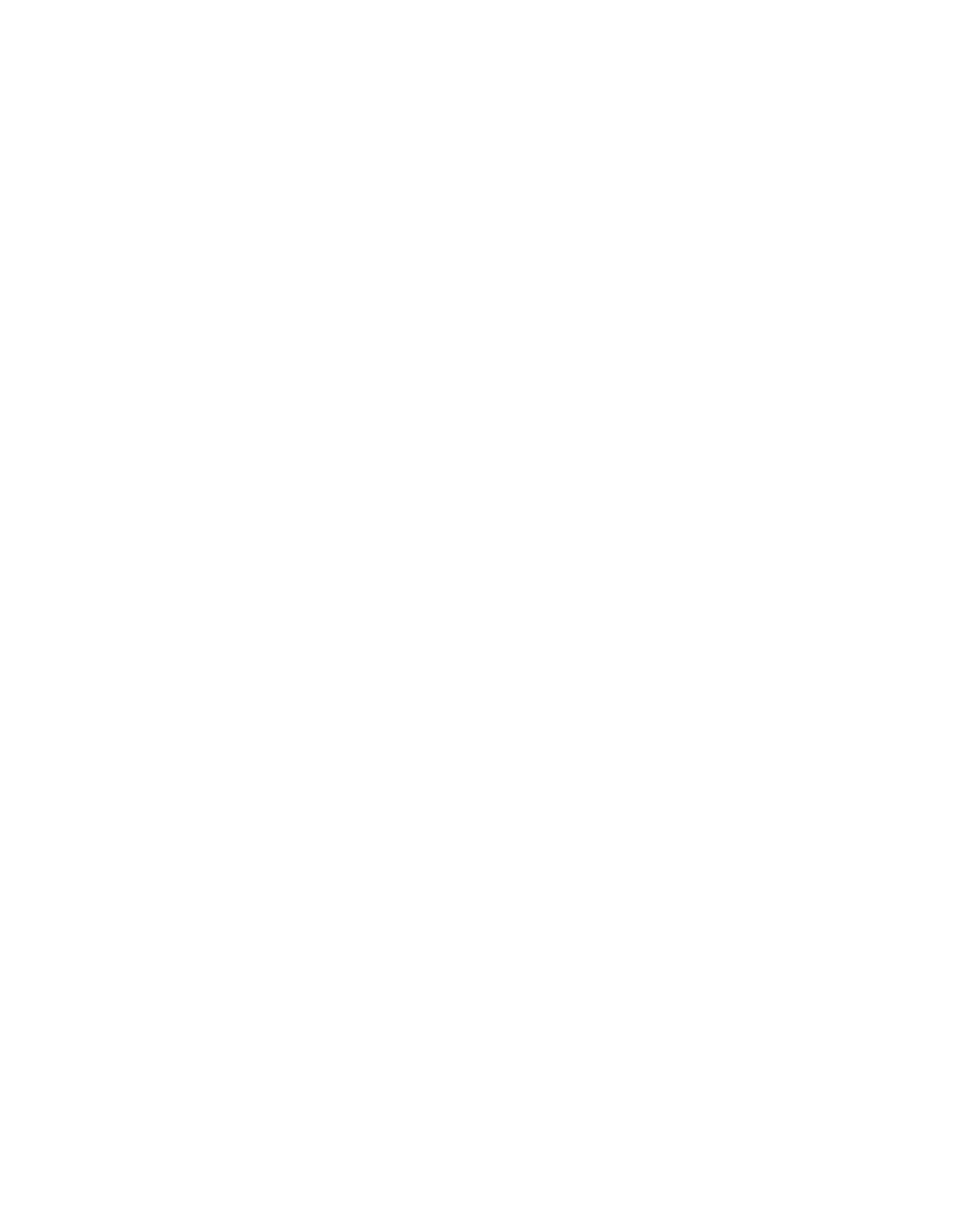# **Executive Summary**

The State Operating Budget passed by the 2011 Legislature and re-affirmed in the 2012 Supplemental Operating Budget contains a proviso mandating that the Washington State Parks and Recreation Commission submit a report to the Office of Financial Management. The proviso directs the Commission to detail in the report its progress toward making the park system selfsupporting and outlining any additional statutory changes needed for successful implementation**.** 

# **Commission conclusions and intended actions outlined first in this executive summary and then more extensively in the main report are as follows:**

- **The Commission believes that 100 percent self-support is not sustainable or desirable if State Parks is to satisfy its mission and meet statutory responsibilities.**
- **The Commission believes that State Parks' mission, its statutory and fiduciary responsibilities, and the very nature of its public purpose call for some substantial level of broad public funding as part of a "right mix" of funding for the park system.**
- **The Commission will ask for approximately \$18 million General Fund in the 2013-15 biennium, but may adjust that request if actual Discover Pass revenues vary significantly from current projections.**

**It was the Legislature's intent that the Discover Pass, a new source of funding in 2011, would enable the agency to keep all state parks open and safe for public use. The Commission has met that intent up to now; though at real and painful costs to agency personnel, service level and stewardship obligations**.

Here is the story of that effort and recommendations for the future:

State Parks has ongoing statutory and fiduciary responsibility to preserve and nurture the state's natural and cultural legacy. On the 120,000 acres of land it manages, the Commission cares for 117 developed parks, 35 heritage sites, 13 interpretive centers and more than 700 historic structures; provides stewardship and interpretation for iconic geologic treasures such as prime Ice Age floods sites; cares for internationally known sites where our state's pre-history is preserved; and protects vulnerable habitats for species on the edge. Most importantly, State Parks provides places where people can learn about and enjoy the many natural, cultural and historic treasures in its care. The park system receives an estimated 40 million visits a year, of which approximately 94 percent are day visits.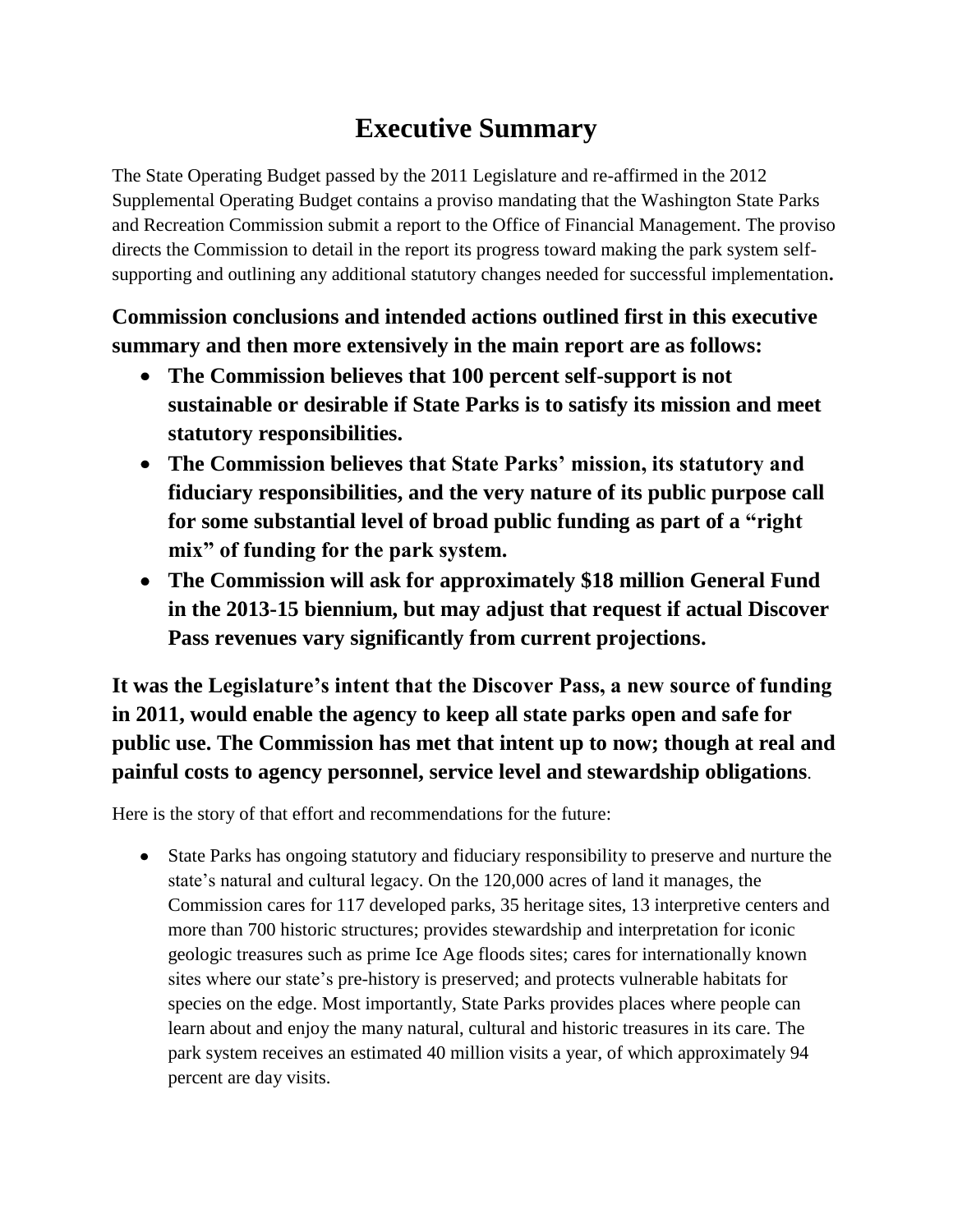- Washington state parks benefit state and local economies. A 2002 economic study indicated that visits to parks yielded a total annual economic contribution of \$1.1 billion and \$34 million in state tax receipts in 2000. The report found that overnight visitors spent an average of \$29.80 a day in communities surrounding parks, and day visitors spent \$15.70 a day. The Commission will ask for legislative support in updating that study, expecting that those economic contributions are much higher now.
- Transitioning from \$94 million in General Fund support in 2007-09 to \$17 million this biennium has been difficult. Moving from an "opt-in" vehicle donation program to an "opt-out" program in 2009-11 and then establishing the Discover Pass program this biennium were legislative efforts designed to make up for losses in General Fund support and propel the agency toward greater self-support. One-time fund transfers from other state recreational capital funds additionally helped cushion General Fund reductions.
- State Parks has taken bold and painful measures to reduce staff and costs. In 2012, 66 of 189 filled full-time year-round ranger positions were reduced to five- and eight-month seasonal positions, focusing services in the parks during the busy season. Overall agency staffing shifted from 595 permanent full-time employees in 2008 to 395 in 2012, and additional seasonal staff were hired to help provide services in parks. The agency has redirected staff toward revenue-generating activities and has reached out to partners to help provide services at less cost to the state.
- More than \$17 million in General Fund allocations and \$4 million in Aquatic Lands Enhancement Account one-time funding are slated to go away in 2013. **Without any changes in agency programs or revenues, State Parks would be looking at approximately \$42 million less in real dollars from a peak allocation of \$135 million (not including federal, grant and dedicated funds) in 2007-09.** This gap is projected to be partially made up with Discover Pass revenues and other fees for services, donations and partnership efforts. Cost-cutting measures include staffing and other spending reductions. But much uncertainty remains. The majority of State Parks' budget now comprises revenues not yet earned, as opposed to actual dollars appropriated by the Legislature.
- Overall, Discover Pass revenues are less than 50% of those originally projected. The month-to-month variability of Discover Pass sales underscores the reality that State Parks' finances are uncertain. The Discover Pass has no lengthy revenue track record, and multiple, continuously evolving variables will significantly affect outcomes.
- The legislative direction to explore financial self-support does not include capital expenditures. Because of the inter-related nature of capital replacement costs and facility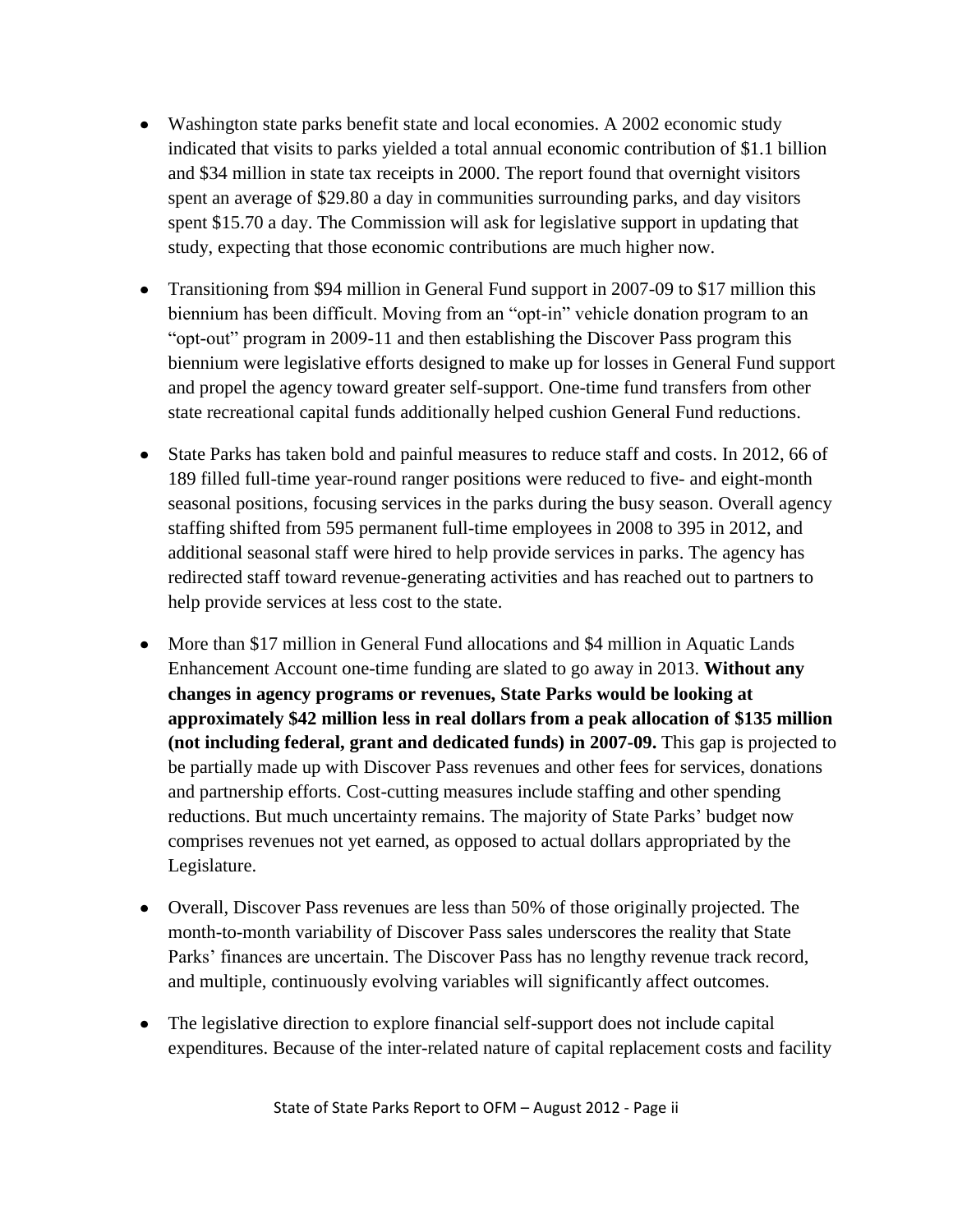maintenance, State Parks must assume that full programmatic self-support is not an objective. This report addresses operational support only.

- **The Commission concludes that State Parks' mission, its statutory and fiduciary responsibilities, and the very nature of its public purpose call for some substantial level of broad public funding that is shared by all Washingtonians. The goal of 100 percent operational self-support is unsustainable and undesirable because it leads to a distortion in the park system's purpose.** Becoming fully self-supporting would require changes to system scope, mission and park operations that the Commission believes the public would simply not accept and the agency could not accomplish. However, State Parks need not and should not go back to previous levels of tax financing. The Commission recognizes there is value in accountability, transparency and efficient park management. State Parks embraces the incentive to develop new approaches to build financial stability and health.
- **The Commission will ask for \$18 million in General Fund support for the 2013-15 biennium.** This is based on analysis which projects moderate increases in Discover Pass sales. Just as the Governor and Legislature monitor and adjust budgets based on forecasts, State Parks will closely track actual Discover Pass revenues, and may update revenue projections and its General Fund request accordingly.
- **The Commission's 2013-15 budget request assumes a reasonable and achievable improvement from the currently unsustainable service levels. Because of recent reductions to balance its budget, State Parks has lost valuable staff, skills and capacity; resulting in significant harm to legacy resources and visitor experience. The current service level cannot adequately meet the agency mission.**
- The Commission recognizes that the vast majority of its user and donor base is currently inaccessible. A concerted effort is warranted to explore how to better connect with that base and a strong State Parks Foundation is an important partner in that effort.
- In order for State Parks to become more self-supporting, the agency needs to understand and "meet the market" for recreation and stewardship services people are willing to pay for. People have to choose state parks from a broad array of recreation choices. The fundamental service provided by State Parks is public access to natural, cultural and recreational resources of regional or statewide significance. Its principal public sector competitors are national, state and local park systems.
- The National Park Service derives approximately ten percent of its revenues from entry fees and other fees for service. Every state park system in the country, except one, depends in part on general tax support or alternative dedicated revenue sources such as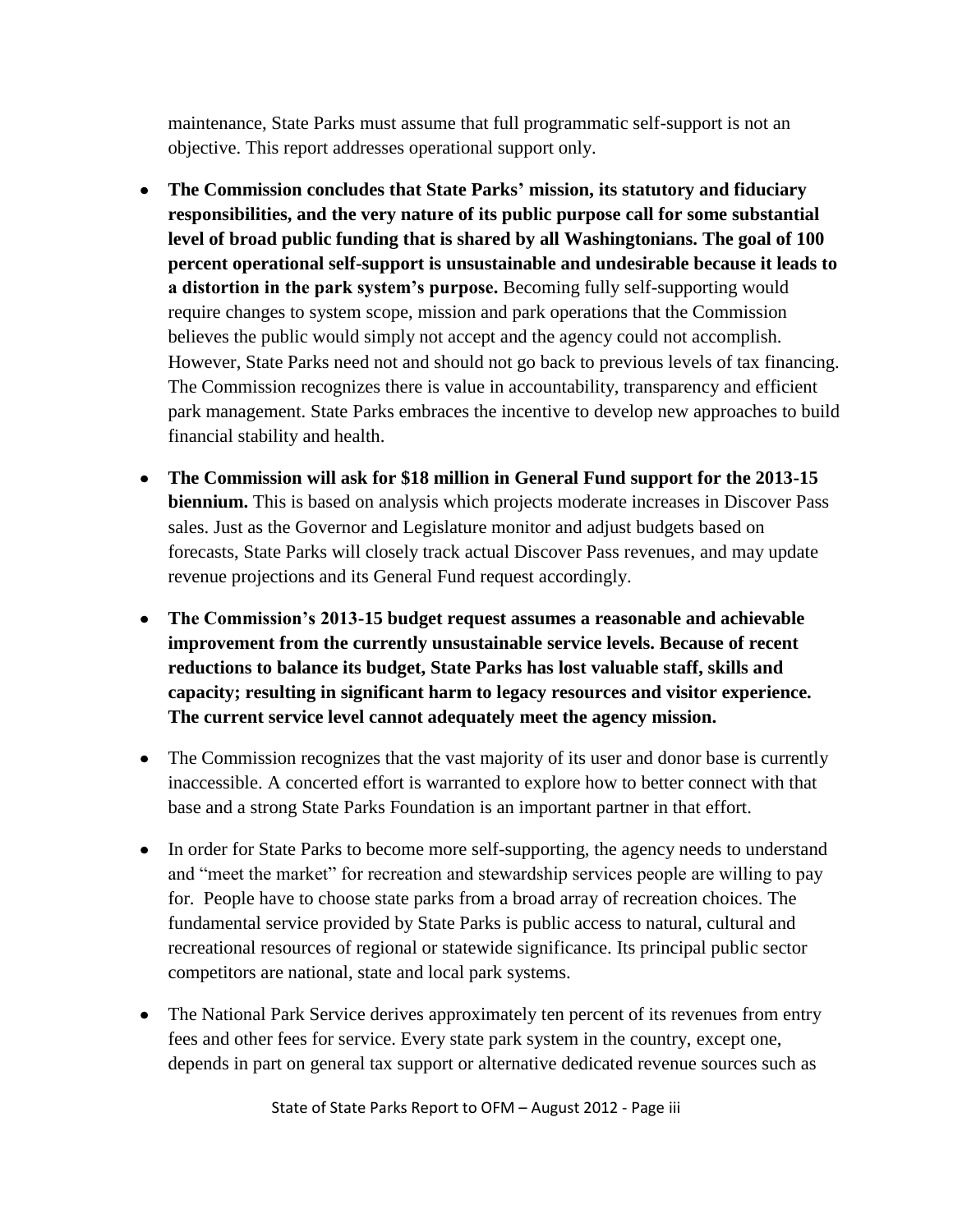lottery funds or endowment proceeds, to meet operating needs. During the economic and fiscal downturn, many states are struggling with less-than-sustainable levels of services. Local park systems and services vary, but there is no in-state example of a selfsupporting park system that provides services comparable to those provided by Washington State Parks.

- Private-sector campgrounds and other private recreation providers generally do not provide stewardship services for natural and cultural resources. They compete with state parks in camping but have a wholly different cost and service model.
- For State Parks to become more self-supporting, the state must bear the costs of State Parks' legislatively mandated mission and programs that do not, on their own, generate revenues. Examples of visits that are discounted or exempt from certain fees include:
	- o Visitors to Seashore Conservation Area (ocean beaches).
	- o Day visitors to more than 20 marine parks as well as those who visit any park by bike, boat, public transit or on foot.
	- o Disabled veterans, limited-income seniors, foster families and disabled persons who qualify for free or discount passes through State Parks.
	- o Tribal members exercising treaty or executive order rights are exempt from fees.
	- o Public school groups or any visitor with an exempt motor vehicle license plate gets in free.

The Commission does not ask that the above services be eliminated – only that the state should cover their costs through budget appropriations.

- The historic preservation needs of Washington State Parks have not been calculated. Washington State Parks has the largest collection of historic buildings, artifacts and other resources among state agencies. Many of its historic buildings are officially listed on the National Register of Historic Places, and the Washington Trust for Historic Preservation recently listed all Washington State Parks historic properties as "endangered" due to reductions in funding support.
- **What happens if State Parks' General Fund support and Discover Pass revenues are significantly below requests and projections?** The Commission cannot provide a specific answer to this question and does not want to convey either a premature sense of security or alarm. It is clear that some significant decrease in services would result, compromising virtually all aspects of the public asset that is Washington State Parks. The Discover Pass creates a new dynamic where all parks generate revenue – so the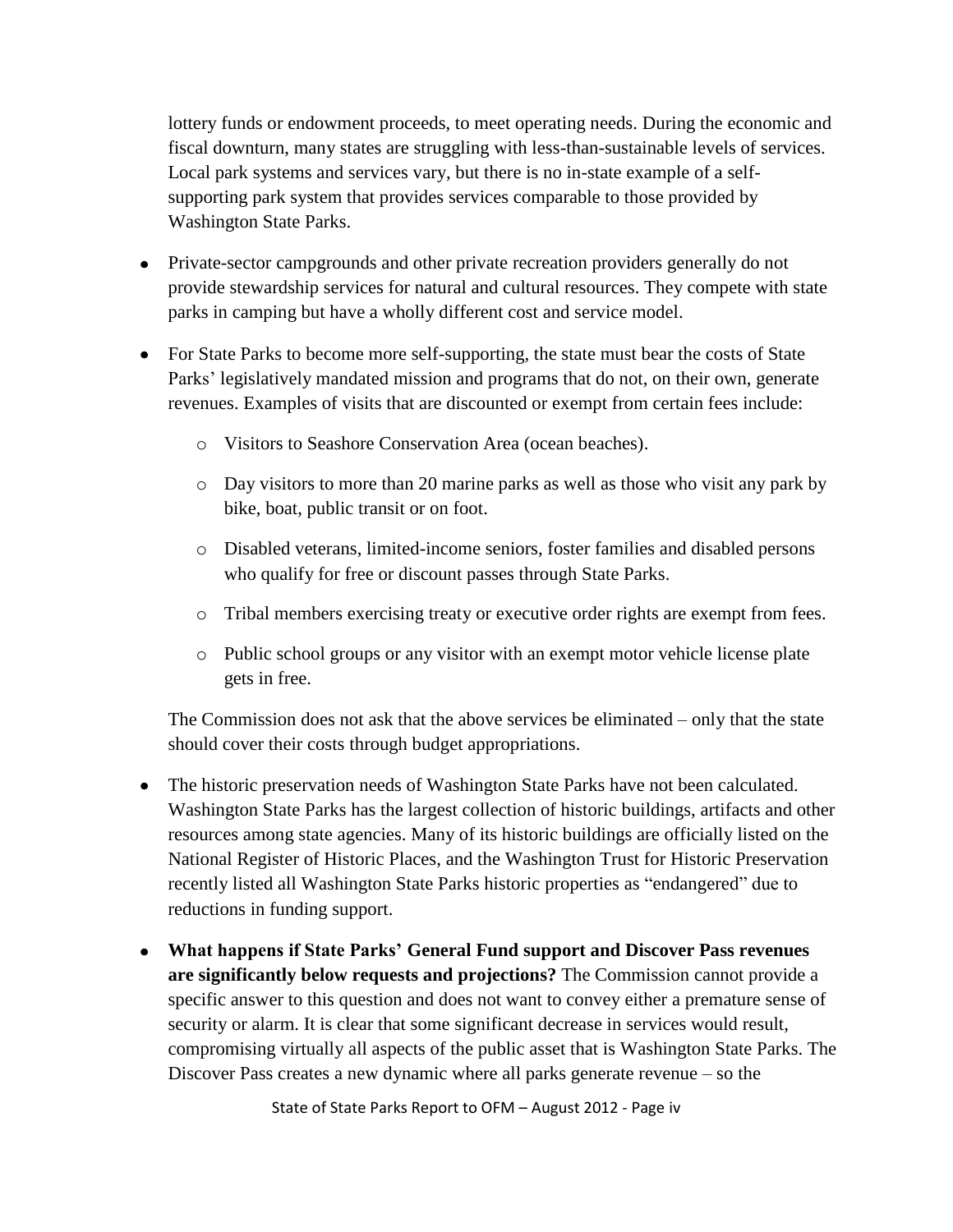traditional option of closing parks to balance the budget would be counter-productive. In the event that the state park system suffers further budget setbacks, the Commission would need to grapple with the scale of a system reduction based on financial realities and a complex set of operating factors.

- The Commission acknowledges that it needs the right data and modern analytical tools to produce a detailed definition of agency need. State Parks is taking action on this deficiency by reprioritizing work this biennium and providing in the 2013-15 proposed budget necessary data-gathering and management resources. The agency is working to develop a maintenance management program and in the next two years will work to derive a baseline level of operations funding needed for 2015-17 and beyond.
- This report contains initial proposals for request legislation in the 2013 session to assist the agency in its Transformation Strategy as it moves to a more self-supporting model. As work continues on the Transformation Strategy, there may be additional proposals for consideration. Here are the initial proposals:
	- o Link statutory fee exemptions with General Fund appropriations.
	- o Provide Commission authority to enter into longer-term real estate le*ases.*
	- o *Broade*n Commission authority for donor recognition and advertising.
	- o Expand State Parks Foundation authority to raise funds for a wider range of purposes.
	- o Require a report, by August 2014, from the Commission to OFM, identifying specific steps the agency is taking to increase revenues, reduce expenditures, engage volunteers and partners, and generally transform itself toward a more sustainable and healthy, financing and programmatic future.
- Request the Legislature to direct the Joint Legislative Audit Review Committee (JLARC) to complete a study of the economic benefits of State Parks.
- Looking ahead, an optimum Parks operating financing model will be driven by the agency Transformation Strategy and legislative support, will compose a "right mix" of funding:
	- o Public Financing (general tax dollars) to pay for essential responsibilities and legal and statutory obligations; intergovernmental responsibilities and costs; legislative fee waivers.
	- o User Financing (user fees for service and recreational use taxes), including dedicated funds for special recreation programs.
	- o Charitable Financing and Partnerships (including Foundation contributions, donations and grants.)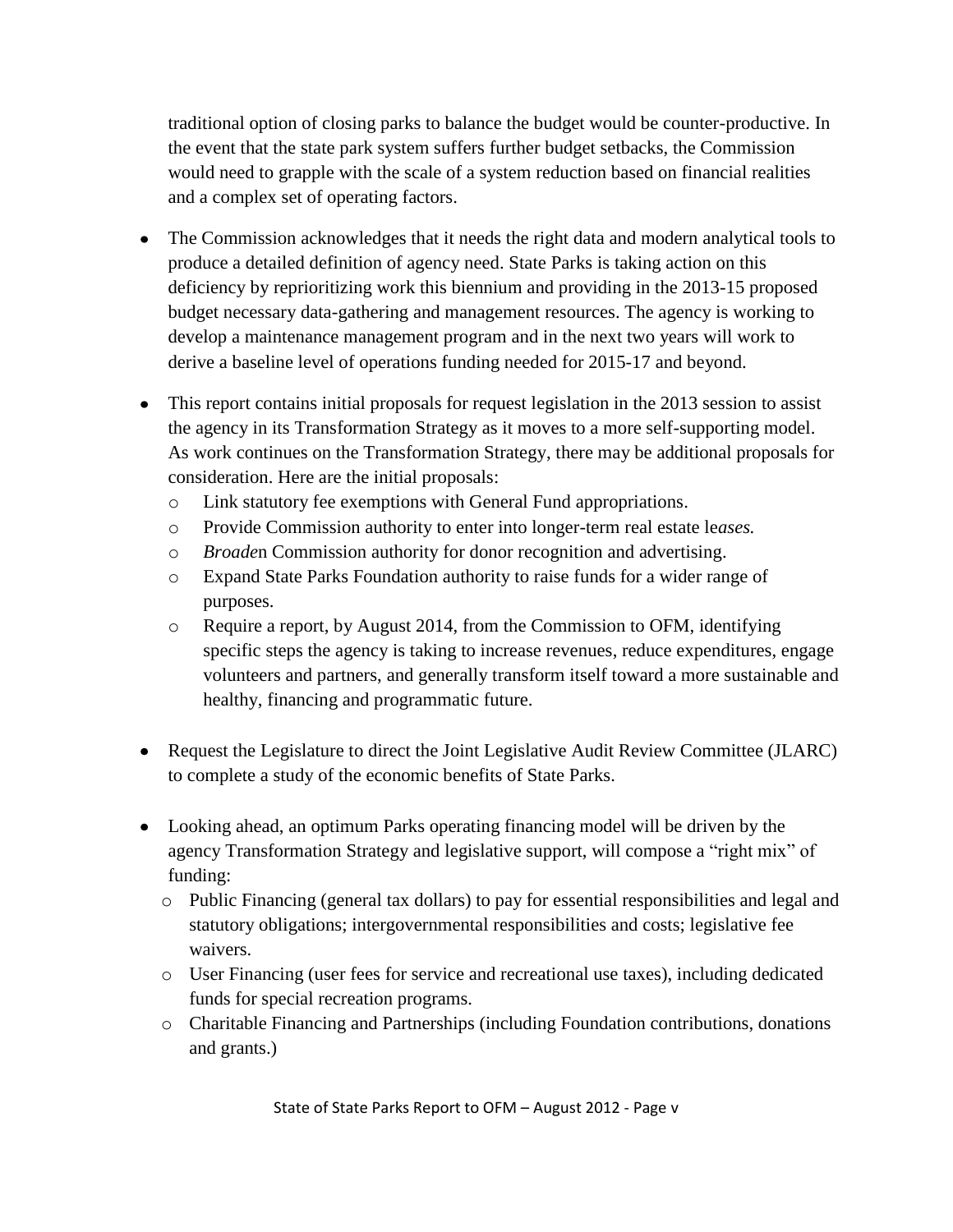# **State of State Parks 2012**

*The quest for a healthy park system*

# Table of Contents

#### INTRODUCTION AND BACKGROUND

#### DISCOVER PASS AND THE OPERATING ENVIROMENT

| A commitment to success: Agencies improve and refine Discover Pass  11  |  |
|-------------------------------------------------------------------------|--|
|                                                                         |  |
| New access pass dynamic: Discover Pass efforts must engage day users 14 |  |
|                                                                         |  |
|                                                                         |  |
|                                                                         |  |
|                                                                         |  |

#### THE TRANSFORMATION STRATEGY

| Use of technology will cut costs, increase services, connect people with parks 23 |  |
|-----------------------------------------------------------------------------------|--|
|                                                                                   |  |
|                                                                                   |  |
|                                                                                   |  |

#### ACTIONS TO TAKE NOW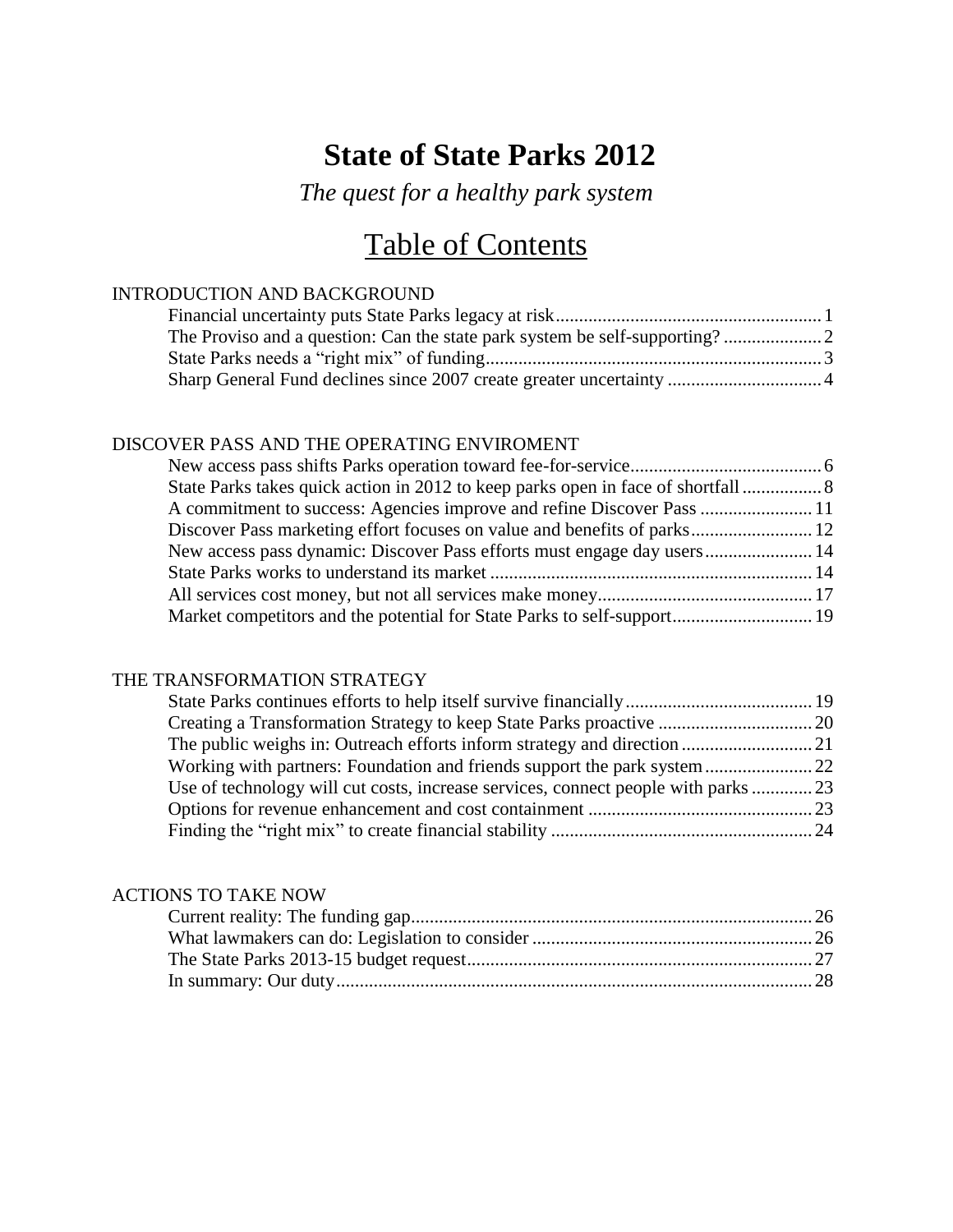# **State of State Parks 2012**

# **The Report**

**This report provides a broad context to address the specific question referenced in the proviso language. While the Washington State Parks and Recreation Commission works to transform its culture toward efforts that help sustain the park system financially, the Commission and agency will hold tight to core values. State Parks will continue to provide high-quality outdoor parks and recreation experiences for the public, while protecting the natural, cultural and historical resources so integral to Washington's past and future.**

## **Financial uncertainty puts State Parks legacy at risk**

For more than 99 years, Washington's state park system has linked people to their natural and cultural heritage, providing an essential spark to the quality of life in our state. With 117 developed state parks and properties on ocean shores, mountain tops, old-growth forests, rocky islands, shrub-steppe dry lands, river gorges and habitat-rich streams, Washington has one of the largest and most naturally diverse park systems in the country.

The Washington State Parks and Recreation Commission embraces its ongoing *statutory and fiduciary responsibility* to preserve and nurture the state's natural and cultural legacy. On the 120,000 acres of land it manages, the Commission cares for 35 heritage sites and 13 interpretive centers and more than 700 historic buildings; provides stewardship and interpretation for iconic geologic treasures such as prime Ice Age floods sites; cares for internationally known sites where our state's pre-history is preserved; protects vulnerable habitats for species on the edge; and last, and most importantly, State Parks provides places for people to learn and enjoy all the splendors under its stewardship. The park system receives an average estimated 40 million visits a year, of which approximately 94 percent are day visits.

Not unlike other park systems throughout the country, Washington State Parks, with all the wonders, treasures and the benefits it provides to citizens, continues to find itself on unstable financial ground. Washington State Parks has been struggling for decades to deal with the challenges of fluctuating budgets and no long-term stable funding mechanism.

Recognizing the state's continuing population growth and increased demand on its state park system, the Washington State Legislature in 2000 authorized the creation of a private, non-profit organization to build wide-ranging support for state parks. Since then, the Washington State Parks Foundation has helped fund a significant number of projects and programs that provide enhanced park experiences for people of different ages, interests, backgrounds and abilities. Now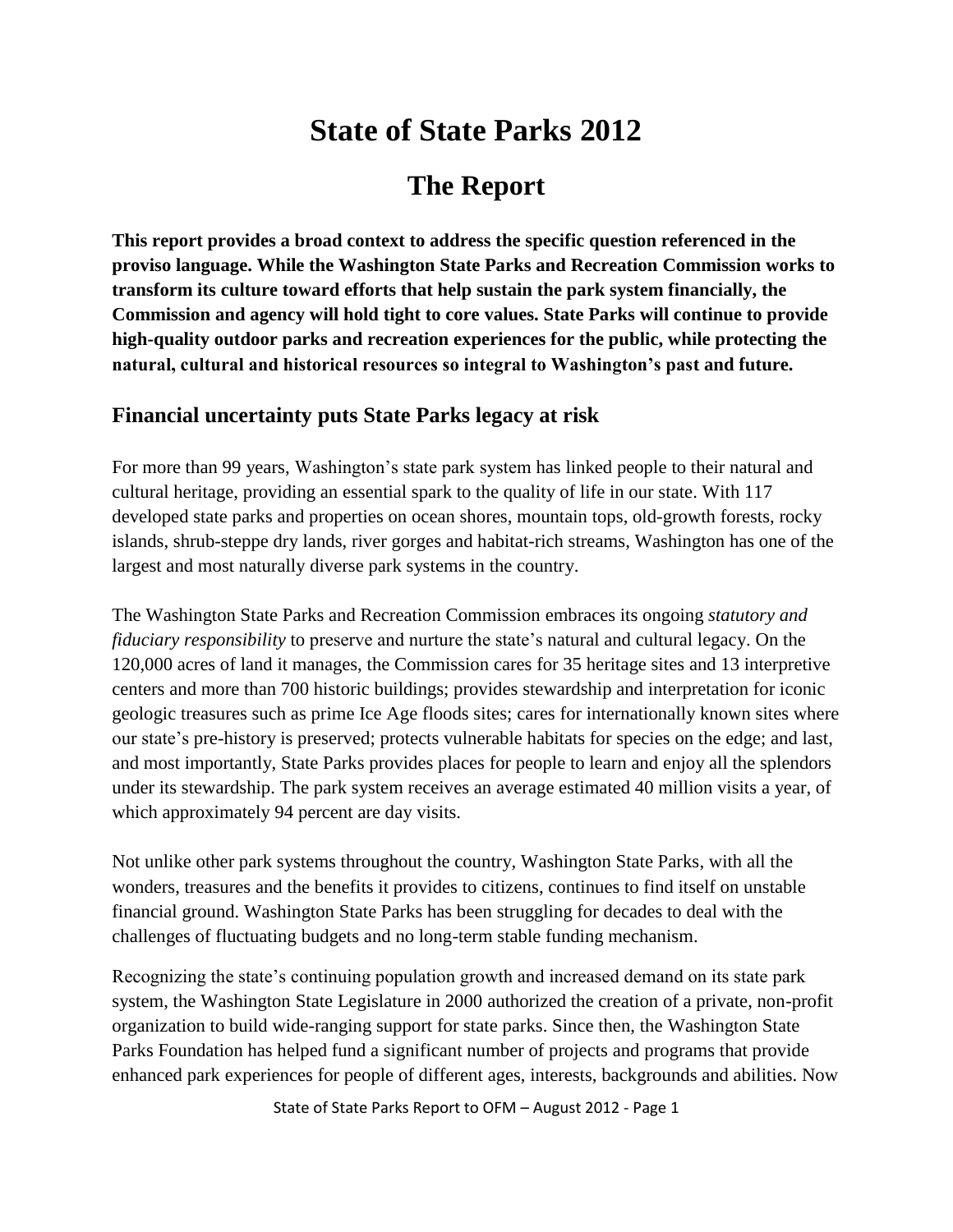the Foundation, along with State Parks, must transform itself to respond to the reduction in operating support for Parks. The past three state budget cycles span a recession that has put the state park system on especially tenuous ground. Between 2007 and the present, the park system in Washington has been shifting rather rapidly from a funding model where the agency is provided money from citizen taxes, to a system dependent on user fees and donations. Legislative "spending authority" cannot be spent until it is earned, and it is the agency that now must earn it.

The latest addition to the new fee structure, the Discover Pass, was signed into law in 2011. Revenues from the pass were intended to replace General Fund tax dollars to cover the cost of continued operation of state-managed recreation lands. In the context of a deep economic recession, these lands would no longer be available to the public without a user fee.

The Discover Pass, set at \$30 annual (\$10 daily), provides visitors daytime access to state parks as well as access to trails, wildlife and natural areas, heritage sites and water-access points managed by the Washington Department of Fish and Wildlife (WDFW) and Washington State Department of Natural Resources (DNR).

# **The Proviso and a question: Can the state park system be self-supporting?**

A 2012 budget proviso passed by the Legislature and signed into law by the Governor states that the goal of the new Discover Pass fee structure is to make the park system self-supporting. The Discover Pass was envisioned by lawmakers to generate the largest portion of the agency's operating budget. This user-pay access pass represents a bold departure from traditional State Parks funding. It offers a partial solution for agency financing but also creates challenges.

State Parks response to the funding situation has been to carry out a drastic reduction and restructuring in 2012 – in order to keep parks open.

This report describes State Parks' recent efforts to raise revenues and cut costs. It analyzes the market for parks and recreation services and characterizes the agency's current fiscal gap. Within that context, the report also addresses the central question posed to the agency by the Legislature:

*"Can Washington State Parks ever be financially self-supporting – and if so, what help will be needed from the Legislature to get there?"*

The short answer to the self-support question is, *"No, not entirely."*

However, the Commission believes that State Parks need not – and should not – go back to previous levels of tax financing.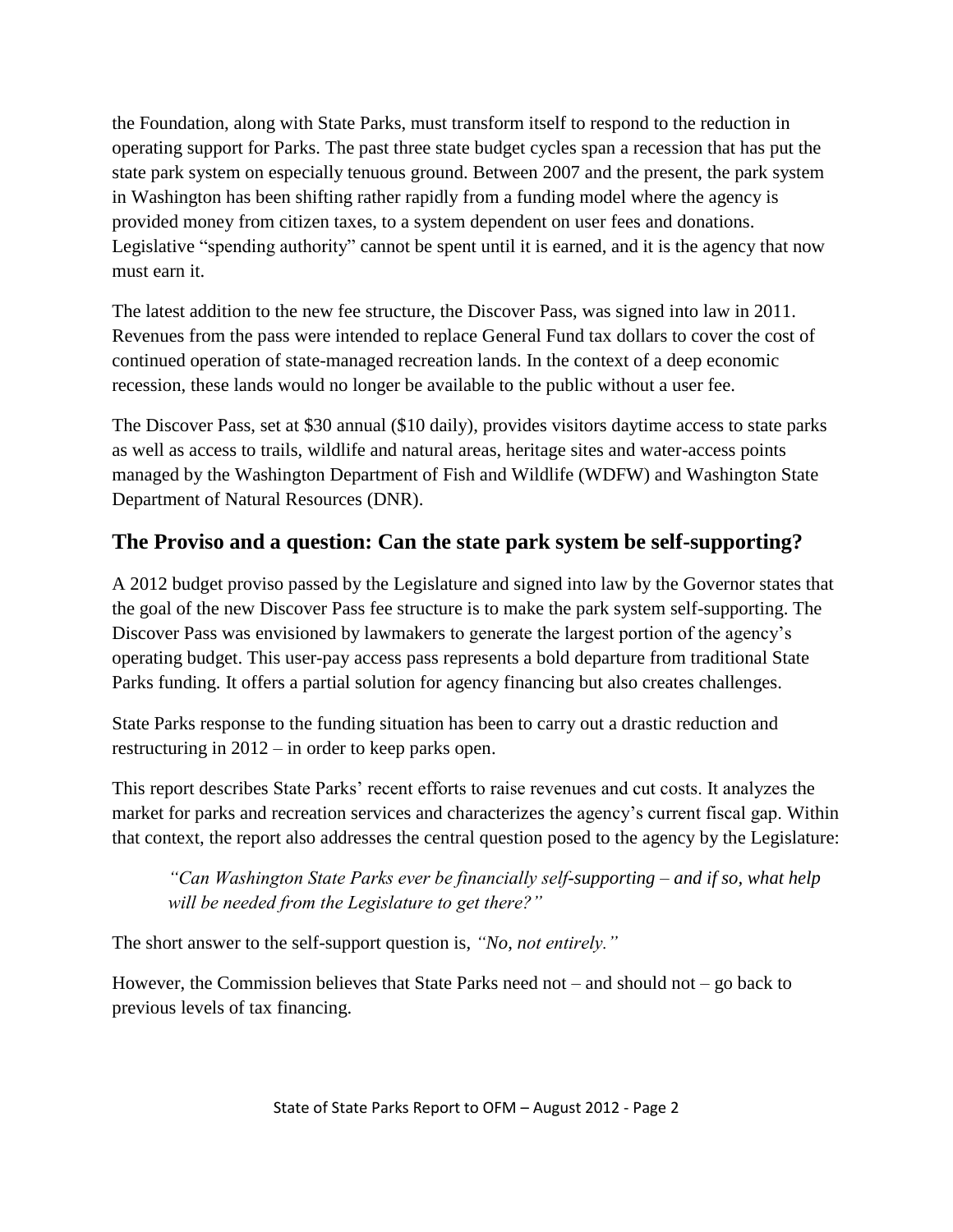## **State Parks needs "right mix" of funding**

The goal of 100 percent operational self-support is unsustainable and undesirable. A stable and durable self-supporting state park system is unprecedented and in the Commission's view, unachievable. It would require changes to system scope, mission and park operations that the Commission believes the public would simply not accept and thus the agency could not accomplish. However, there is much value, in terms of accountability, transparency and efficient park management, in continuing efforts to raise new revenues.

The agency's mission and the Commission's Centennial vision both address two different parts of State Parks' responsibility to citizens:

- Stewardship and protection of resources, from which everyone benefits regardless of whether they use parks;
- Parks and recreation services and programs that directly benefit those who visit and use parks.

An ideal state parks financing system would promote the maximum sustainable public use of parks, recreation, education and stewardship services at the least cost to the general taxpayer. The most practical approach is a mixed financing system. It should not be a surprise that all state park systems throughout the country have a mix of public and private, broad-based and dedicated, and user-supported and public-supported financing elements.

The Commission is committed to making the Discover Pass fee program as successful as possible. However, the Commission concludes that the new fee structure will not, on its own, sustain the park system over the long term. **A combination of user fees, ongoing General Fund support and new revenue-generating activities, to be outlined in a comprehensive agency Transformation Strategy, will ensure a healthy park system moving forward.** This report explains the reasons behind the Commission's conclusion.

The "Transformation Strategy" that State Parks is in the midst of defining and implementing, will consist of an assortment of business practices and needed changes in agency culture. Activities outlined in the Transformation Strategy include explorations of new revenue sources, enhancement of technology, greater leveraging of partnerships and the potential for sponsorships. All of these are intended to build financial stability, increase public participation and support, ensure services remain relevant and high-quality and build capacity to care for the legacy of natural, cultural and historical resources in the Commission's charge.

This report outlines steps the agency has already taken in that regard and the steps that lie ahead. It may very well be that some steps may be found undesirable by the Legislature and public. They may be a "bridge too far." With that possibility in mind, this report also outlines options for public taxpayer support that the Legislature may choose for the short or long term.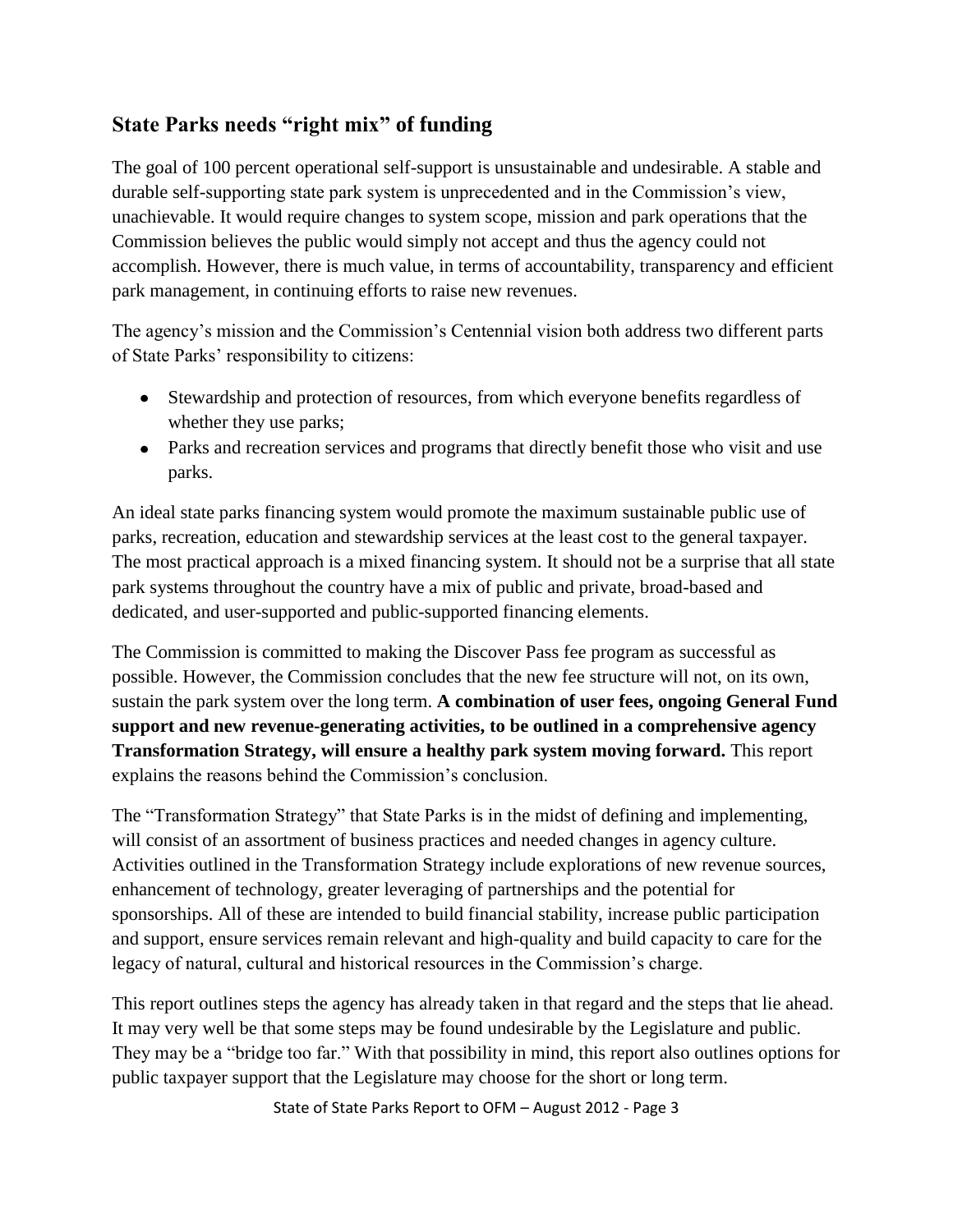### A note about capital facilities funding:

The legislative direction to explore financial self-support does not include capital expenditures. Because of the inter-related nature of capital replacement costs and facility maintenance, State Parks must assume that full programmatic self-support is not an objective and that the assumed goal applies only to operations.

This assumption is quite significant from both an operating and capital perspective. The choices the agency makes in capital investment can have profound effects on operating costs and revenues. Additionally, lack of adequate operating investment in normal maintenance and repair can cause minor low-cost maintenance problems that, without treatment, become expensive capital costs later.

Historically, the Legislature and agency have explored the use of Certificates of Participation (COPs) to allow State Parks to "self-finance" capital improvements by pledging a stream of operational revenues for that purpose. The new goal of maximizing self-support of the operating budget makes such a strategy much less attractive.

The Commission also is aware of its responsibility to provide for the future through appropriate land acquisition, to address the needs of a state that continues to grow in population and shrink in open space.

## **Sharp General Fund declines since 2007-09 create greater uncertainty**

State Parks has gone through a radical change in its financing base just in the last five years. For decades, General Fund revenues comprised the largest percentage of agency operating funds, at 60 to 80 percent. Even with fluctuations in General Fund, it is important to note that these allocations came to the agency as "real money," legislatively appropriated funding that could be relied upon when planning expenditures.

In 2007-09, State Parks received about two-thirds of its \$135 million total budget (not including federal, grant and dedicated funds) from General Fund dollars, and only about one-quarter in projected revenues from fees for services such as camping, watercraft launching, moorage and non-recreational leases and concession income. About 10 percent of the State Parks budget was federal and grant dollars for dedicated programs.

In 2009-11, with the recession in full swing and state tax revenues on the slide, the agency's General Fund allocation was reduced to 30 percent of total budget. The expectation to raise fee revenues increased to 40 percent. The Legislature changed a previously existing "opt-in" donation program tied to state vehicle licensing registration so that it would be an automatic \$5 "opt-out" program. This was seen as a "call to action" to the public to assist State Parks in generating revenue to keep parks open. One-time Non-motorized Off-road Vehicle Account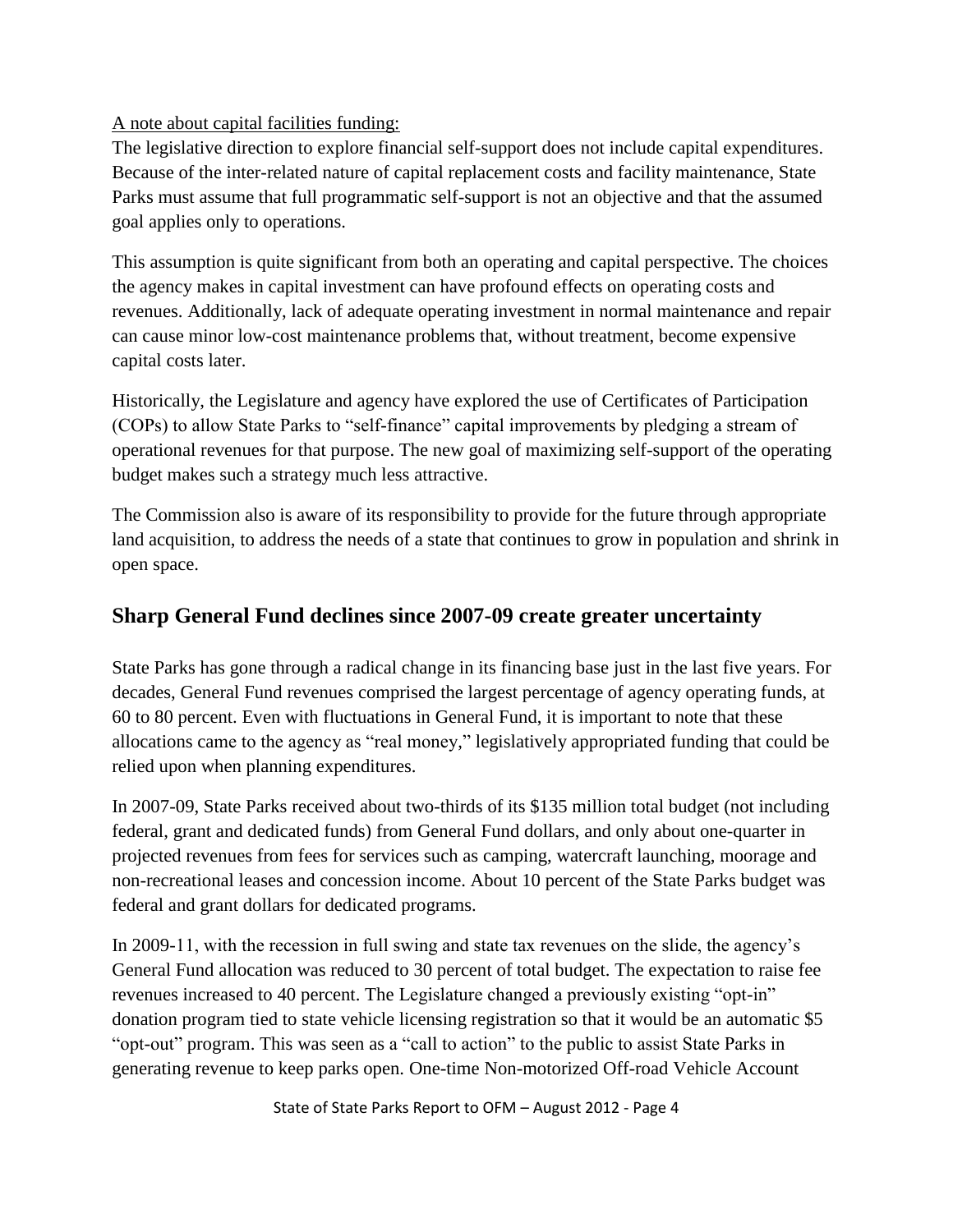(NOVA) moneys and recreational boating facility capital funds were transferred to State Parks to mitigate part of that shift in funding. These fund transfers were made in the face of strong opposition from recreation groups that eventually sued the state for the transfers (legal decision still pending.) Still, the biennial budget was reduced by more than \$10 million.

In 2011-13, State Parks' General Fund allocation plummeted to 12 percent of total budget. The new Discover Pass was adopted, and the donation program was retained to help replace General Fund dollars for State Parks operations. Another capital program fund, the Aquatic Lands Enhancement Account, was transferred to Parks, providing \$4 million on a one-time basis. Still, another approximately \$10 million in real reductions to the budget was necessary to assure balance between revenues and costs.

The following graphic emphasizes the budget shift at the heart of State Parks' uncertain financial situation. In particular, the graph highlights the dramatic decline in General Fund allocations ("real dollars" that can be relied upon in planning expenditures) and the corresponding dramatic increase in expectation to raise revenues from fees and donations – expressed in the budget as "spending authority" (dollars as yet unearned.)





The amounts shown in this bar chart do not include federal or grant pass-through funds or one-time funding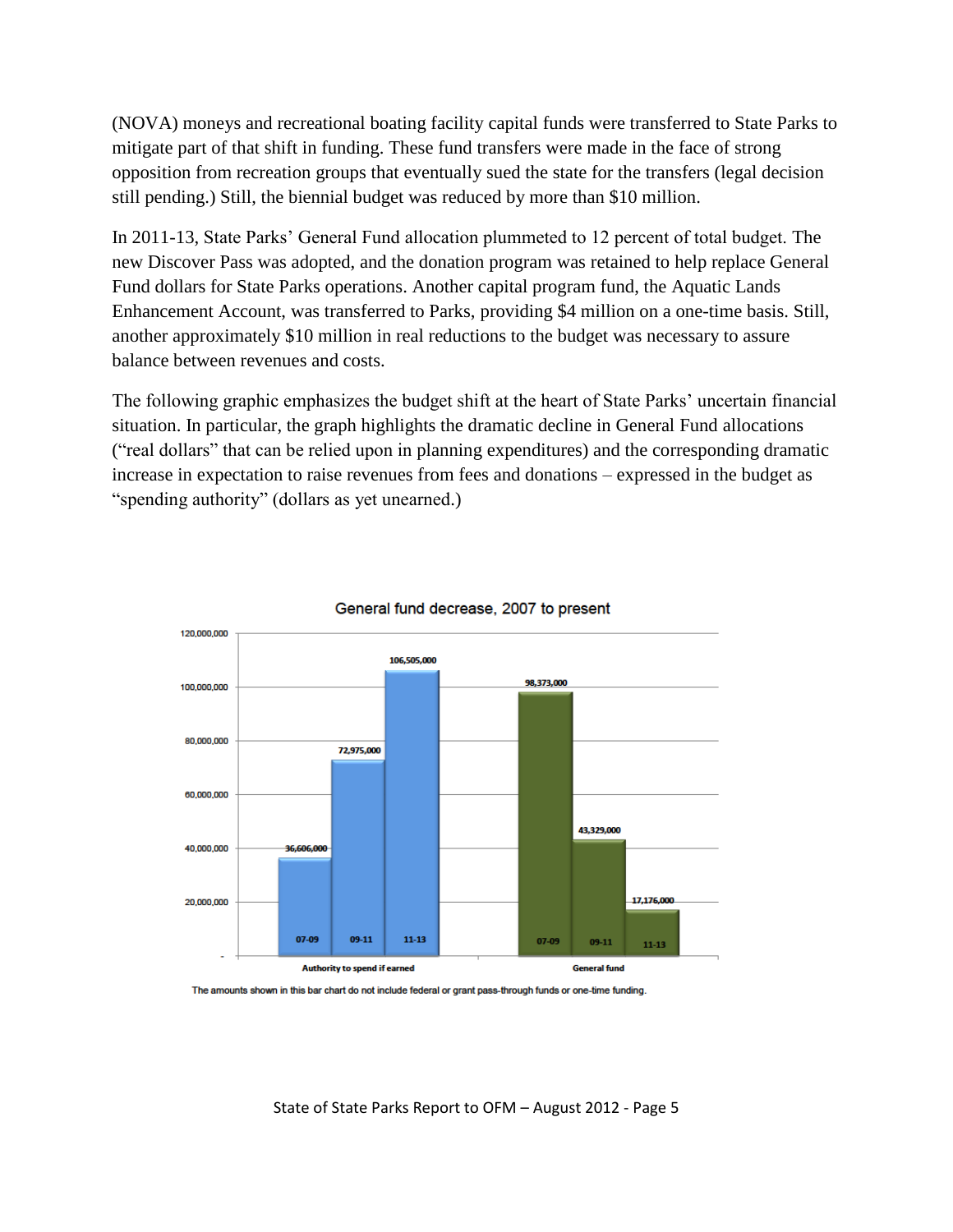## **DISCOVER PASS AND THE OPERATING ENVIRONMENT**

## **New access pass shifts Parks operation toward fee-for-service**

The Discover Pass originally was projected to raise \$64 million in revenues during the 2011-13 biennium – with 84 percent (\$54 million) going to State Parks and 8 percent each to DFW and DNR to operate the recreation lands under their management. The law creating the pass was enacted in May 2011, and the three agencies worked fast to implement the program and all its components – signage, informational websites, accounting and computer infrastructure, printing, rules and procedures – within five weeks of bill signing.

On July 1, 2011, a sunny Friday in Washington, the Discover Pass was launched. Parks were open and ready for visitors. On that same day, e-mails from other states were communicating their own park system struggles and threats of closure. The Washington team – State Parks, DFW, DNR, the Legislature and the Governor – had worked together on a hopeful solution.

Because of the short timeframe for the launch and little time to educate the public, people showed up in parks in those early weeks knowing little or nothing about the new pass requirement, and rangers, park aides and volunteers were dealing with crowds lining up to ask questions and buy their passes. DFW's Washington Interactive Licensing Division (WILD) system, already operating for a decade, was the first best option to get the pass into the hands of recreation users. Customer service people were straining to deal with demand.

It was a tough and demanding summer as the three agencies continued to coordinate logistics, public information and media outreach to educate people about the pass. Parks staff everywhere stepped up efforts to sell the pass in parks, despite their lower numbers due to earlier staffing reductions.

With no sales trends to go on, the fall of 2011 was a period of uncertainty for the agencies monitoring pass sales – but especially so for State Parks, because of its heavy reliance on the new revenue for basic operations. Revenues continued to come in short of projections. By November, it was clear that the agency could not make up for the shortage in revenue from the previous five months and would need to move swiftly to re-project revenues and make reductions in order to balance its budget and keep operating in the black.

The first projections were made with no sales trend information to go on. New projections were made in November 2011. Since then, monthly receipts have met or exceeded projections until June 2012, when revenues declined sharply from a high in May. This anomaly illustrates the month-to-month variability of Discover Pass sales and underscores the uncertainty of State Parks' budget. For the next several years, revenue forecasts for agency earned income will lack certainty, because of continuously evolving variables that can affect outcomes.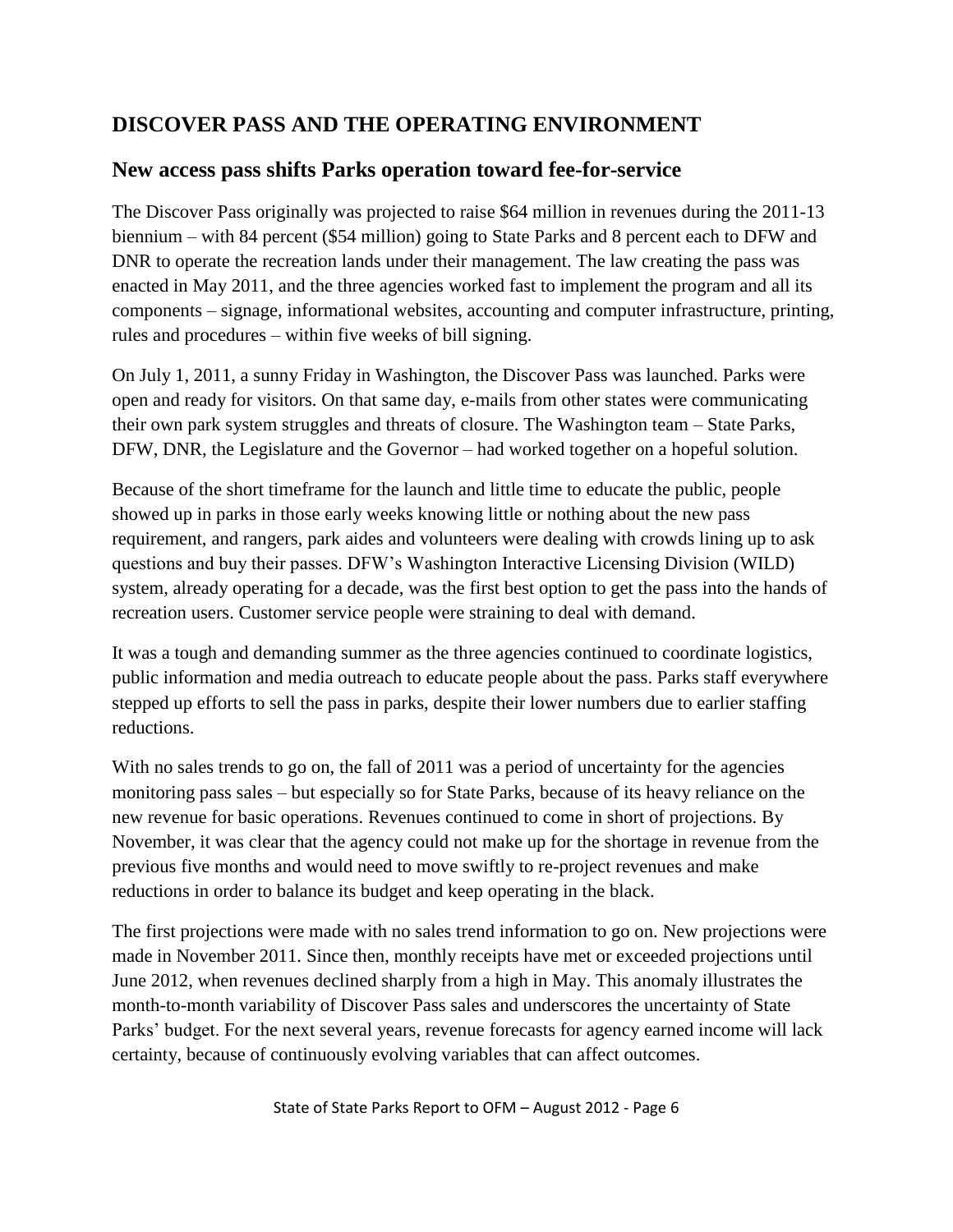The graph below compares State Parks' Discover Pass projections and actual earnings. The gap between projected and earned revenues through November 2011 has been addressed through the 2012 restructuring and reductions outlined later in this report.

|                         | Jul | Aua                   | Sep                                           | Oct     | Nov     | Dec     | Jan     | Feb     | Mar     | Apr | Mav                           | Jun | FY 2012                                        |
|-------------------------|-----|-----------------------|-----------------------------------------------|---------|---------|---------|---------|---------|---------|-----|-------------------------------|-----|------------------------------------------------|
| Projection              |     |                       | 4,279,000   5,361,000   3,747,000   1,509,000 |         | 485,000 | 483,000 | 416,000 | 452,000 | 714,000 |     |                               |     | 1,033,000   1,337,000   3,525,000   23,341,000 |
| Actual                  |     | 2,448,000   1,954,000 | 1,092,000                                     | 562,000 | 429,000 | 386,000 | 447,000 | 513,000 | 590,000 |     | 1,083,000 1,911,000 1,702,000 |     | 13,117,000                                     |
| Actual vs<br>Projection |     |                       |                                               |         |         |         |         |         |         |     |                               |     | 56%                                            |



In order to project Discover Pass revenues for the 2013-15 budget request, State Parks borrowed the approach used by the State Revenue Forecast Council and created three outlooks, as outlined below. Note figures are for State Parks revenues only (84% of total), not the entire program.

- 1. Conservative projection: This approach would keep Discover Pass collections at current projected 2011-13 levels. (\$33 million)
- 2. Middle-of-the-road projection: This approach would increase Discover Pass projections from current projected level, due to marketing, transferability between two vehicles, and generally increased public acceptance. (\$43 million)
- 3. Optimistic projection: This approach would base the Discover Pass projection on the Washington State University survey conducted in 2011. (\$54 million)

Because there is only one year of data available as a guide, the optimistic projection was deemed too risky. The Commission adopted the middle-of-the-road forecast, projecting a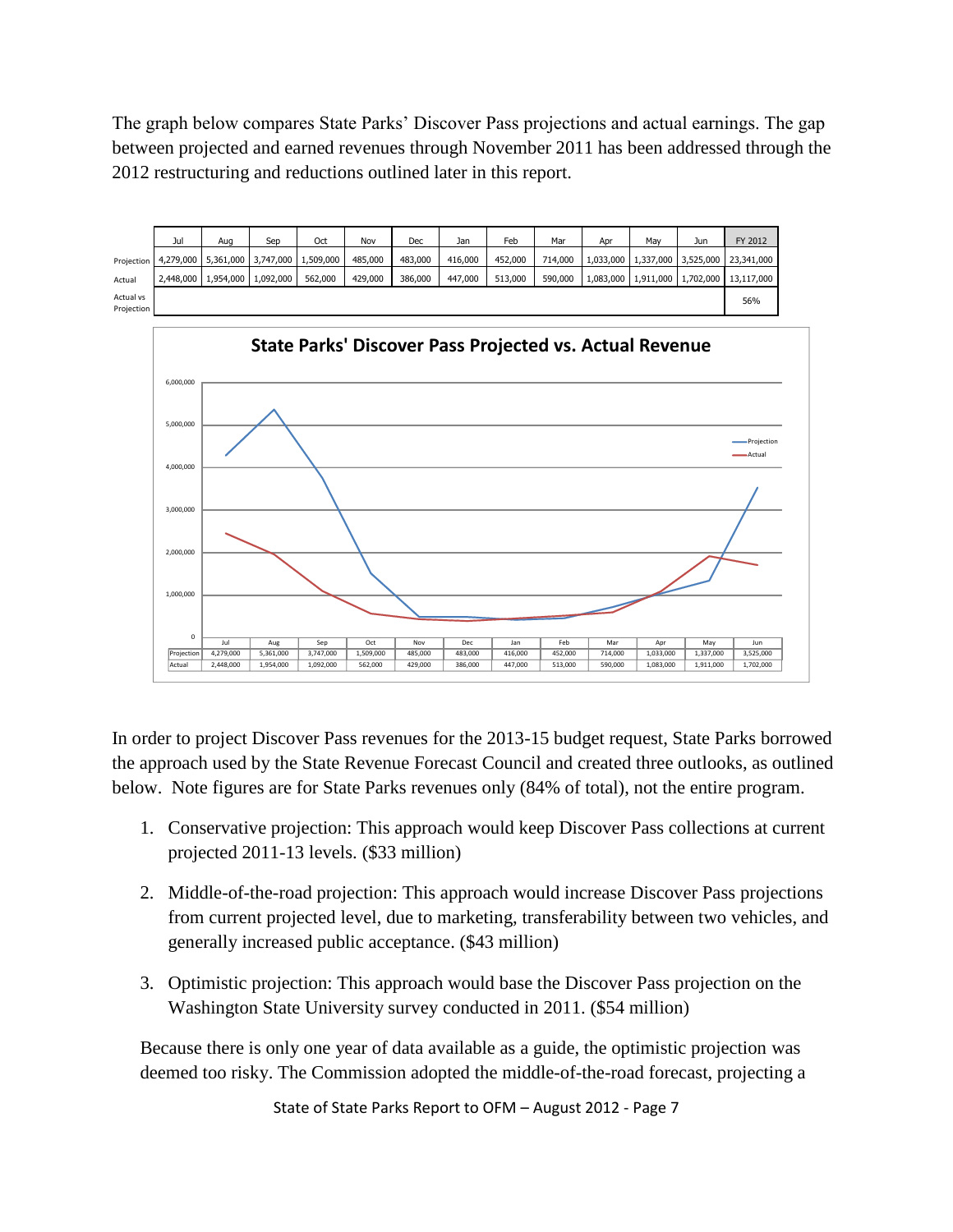\$9.7 million revenue increase from the Discover Pass over the current biennium projection. It also is projecting \$3.1 million in additional revenue from other fund sources, as outlined in the chart below. Assuming current staffing levels, if the agency did not receive any General Funds in 2013-15 but did meet revenue projections, there would be a deficit of approximately \$3 million. If the conservative projection was used, there would be a deficit of \$13 million. There is still risk associated with this middle approach, considering that current biennial revenue projections have not been consistently met.

Just as the Governor and Legislature monitor and adjust budgets based on forecasts, State Parks will closely track actual Discover Pass revenues and update projections. If significant differences in trends emerge, the agency may adjust its General Fund budget request accordingly.

|                      |              | State Parks' Revenue Projections - All Types |              |                |
|----------------------|--------------|----------------------------------------------|--------------|----------------|
| Revenue Type         | 2011-13      | 2013-15                                      | Change       | Percent Change |
| <b>Discover Pass</b> | 33,200,000   | 42,900,000                                   | 9,700,000    | 22.6%          |
| Donations            | 15,500,000   | 16,000,000                                   | 500,000      | 3.1%           |
| Infractions          | 600,000      | 1,200,000                                    | 600,000      | 50.0%          |
| <b>PRSA</b>          | 43,000,000   | 45,000,000                                   | 2,000,000    | 4.4%           |
| <b>TOTAL</b>         | \$92,300,000 | \$105,100,000                                | \$12,800,000 | 12.2%          |

## **State Parks takes quick action in 2012 to keep parks open in face of shortfall**

Because State Parks spends about 85 percent of its operating dollars directly on the ground to operate parks, significant budget reductions in the past have led to the possibility of park closures. But the new Discover Pass changes this dynamic. Recreation users now must pay out of pocket to access parks, and State Parks depends on these out-of-pocket fee revenues to keep operating. The Commission fully understood the new dynamic as it began to grapple with the realities of balancing its budget. Closing gates would undermine both access and the pass sales that ensure access. Closing parks potentially would start a cascade of events: Closed parks, loss of trust by the public, loss of support, fewer paying customers, even less money to operate, more parks closed. To a certain extent, this very same dynamic would be in place even with the notion of transferring parks to another government that would not honor the Discover Pass. The Commission understood that success of the Discover Pass program relies on the public purchasing access to a *system* of parks.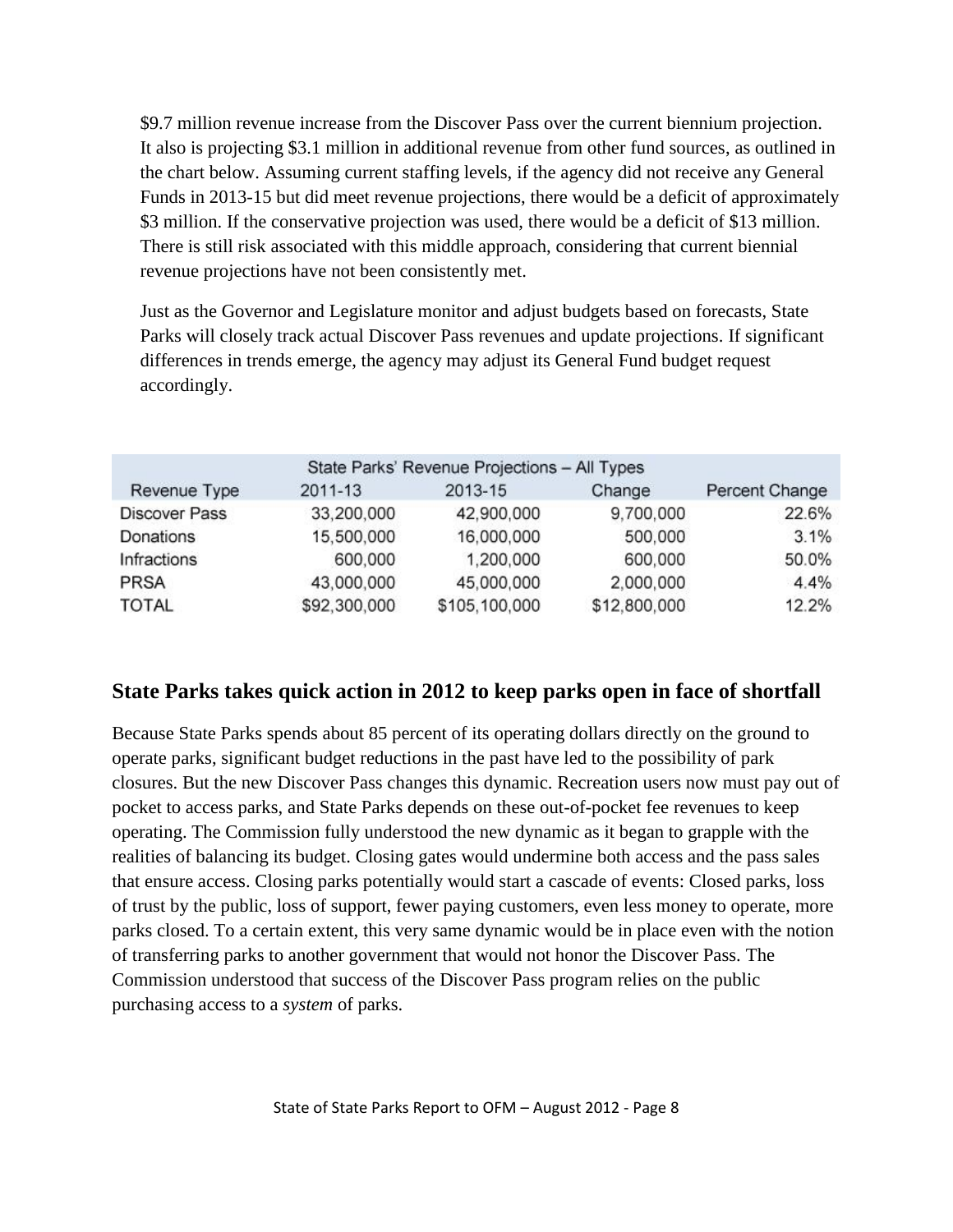Given this new dynamic and lessons learned from previous reductions, there seemed only one choice for the Commission as 2012 approached: Keep parks open by restructuring, reorganizing and shifting to a more seasonal staffing model.

It would be a drastic move for State Parks but one that would be in alignment with the greater reliance on fees – to assure staffing when customers (visitors) show up in the greatest numbers. The plan would be to do what was necessary to balance the budget and keep parks open, while working to build revenue through the Discover Pass and continuing to explore new ways to earn revenue and support.

To mitigate reductions as a result of a net \$10 million-plus shortfall from agency revenue, the Commission authorized spending of \$4.5 million of agency reserve funds. This reduced agency reserves to the minimum of two months' operating cash as required by OFM and the State Treasurer. This lower reserve was uncomfortable, given the uncertainty of a budget so heavily reliant upon revenues not yet earned – but it was imperative in order to retain enough staff to keep parks open. State Parks moved quickly to make approximately \$6.5 million in reductions. Delay was not an option; to delay would widen the gap between cost and revenue by an average of \$750,000 a month, resulting in deeper cuts, more layoffs and possible park closures later.

To grasp the difficulty of the 2012 reduction, it is important to understand that State Parks already had made significant reductions during the previous two years. Reductions made in 2009 included savings by transferring parks to other governments willing and able to keep them open (Wenberg, Osoyoos, Fort Okanogan, Fort Ward and Fay Bainbridge state parks). The agency eliminated its Puget Sound Region operating unit, going from four to three regions and then closed its Southwest Region Office, relocating region staff to the Parks headquarters building to make additional savings. The order of further reductions was done in a priority that cut headquarters staff first, then regions and finally the field – with the result that 20 percent of headquarters staff, 20 percent of region and about 6 percent of field staff were reduced in 2009 and 2010.

A main principle behind the 2012 cuts was to restructure field management and shift to a more seasonal staffing model in parks, with the goal of keeping as close to 2011 staffing levels as possible during peak use times. This would provide a better chance of meeting visitor demand during the high season but would mean less staffing – and less maintenance being done – in the quieter season. Here are the specific 2012 reductions on the operations side of the agency:

- Eliminated 7 management positions, including removal of a management layer in regions – and replaced with 6 less expensive positions closer to the ground.
- Reduced 66 of 189 filled full-time permanent year-round ranger positions to seasonal (five- to eight-month positions).
- Eliminated 16 of 76 filled full-time permanent year-round construction-and-maintenance positions.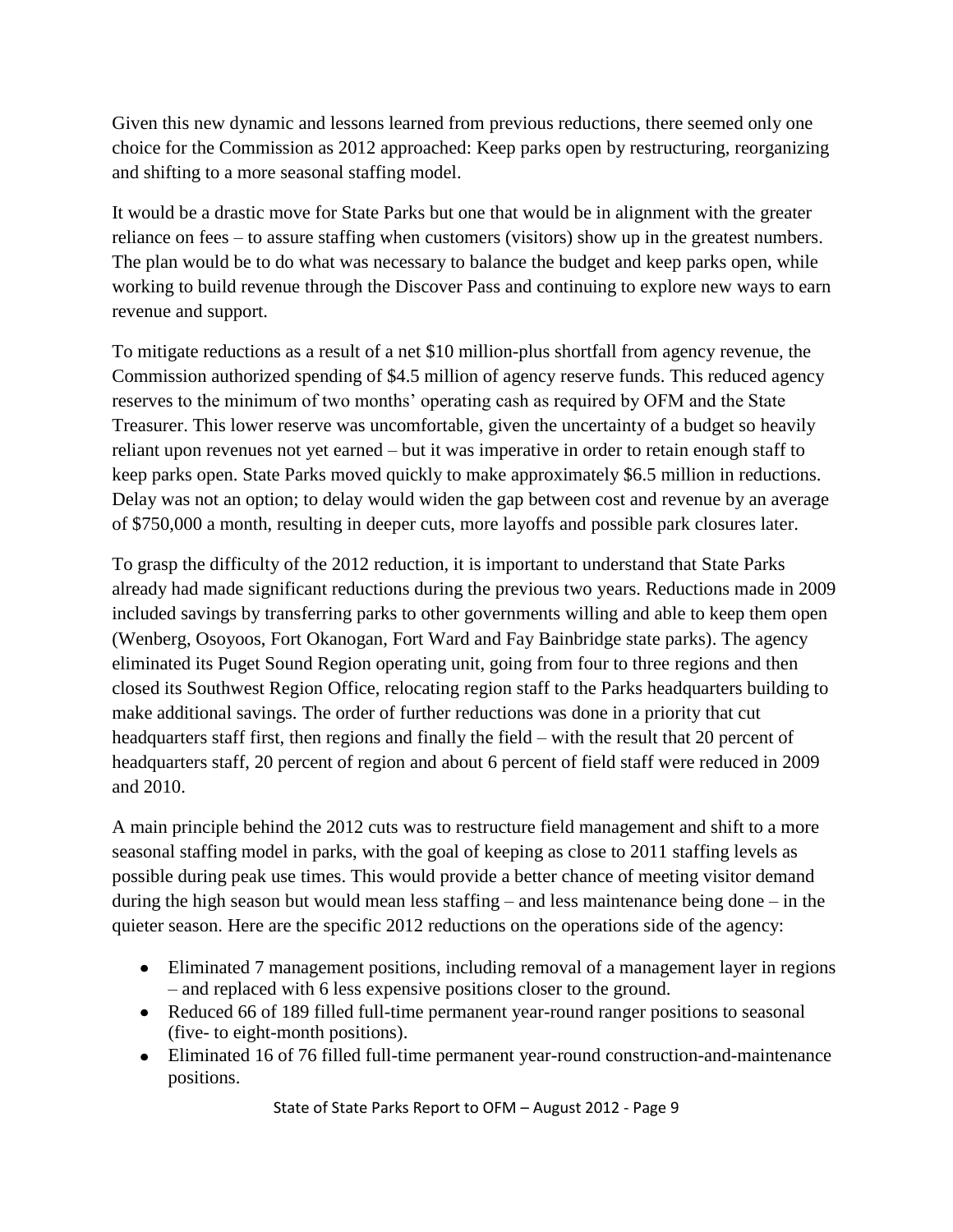- Eliminated 24 filled full-time permanent staff positions at headquarters and region offices.
- Increased the number of non-permanent positions to help in the parks.
- Reorganized and reassigned many remaining central staff to build capacity for revenue generation.
- Consolidated maintenance and construction management in parks.
- Additional losses in capital program staff.

### **As the result of reductions made between 2008 and the present, the agency has decreased the number of full-time employees from 595 to 395 and has hired additional seasonal employees to help in parks.**

Such drastic changes carry obvious and immediate risk. Many staff with deep institutional knowledge and specialized skills are no longer with the agency, leaving holes in agency capacity and remaining or reduced-time staff with new jobs to learn and heavier workloads. In the field, some career rangers could not survive financially on the new seasonal salaries; 22 park rangers and six construction and maintenance specialists have left State Parks service, taking with them knowledge of parks, infrastructure, resources and law enforcement.

Throughout the agency, service capacity as a result of these reductions remains a major concern. A significant aspect of the reduction in the field is the loss of capacity to perform maintenance, particularly in the winter months. Maintenance deferred usually results in higher costs from the operations budget later – or worse, over time can necessitate an expensive capital fix later.

Many of the park facilities were built decades ago and are now antiquated, expensive and difficult to maintain. Improvements are needed in many areas, including water, storm water and sewer systems; regular and utility campsites; historic structures; old-fashioned vault toilets, and outmoded restrooms. There are hundreds of examples, and they are everywhere in the park system. The recent operations reductions exacerbate these problems.

Direct public service levels have gone down. With staff reduced and diverted in part to collection and enforcement of the Discover Pass program, basic operations like cleaning restrooms, mowing lawns, and picking up litter have been reduced. Increased public complaints are a real, and predictable, effect. With people now paying directly for access and use, they are demanding more, not less service, and in many ways they are simply not getting it.

### **For all the reasons noted above, the operating status of State Parks in 2012 is not sustainable.**

#### A note about the 2012 Supplemental Budget: ALEA Funds

Staff reductions also have been made on the capital side, negatively affecting the agency's capacity to make necessary improvements and upgrades to infrastructure and facilities that are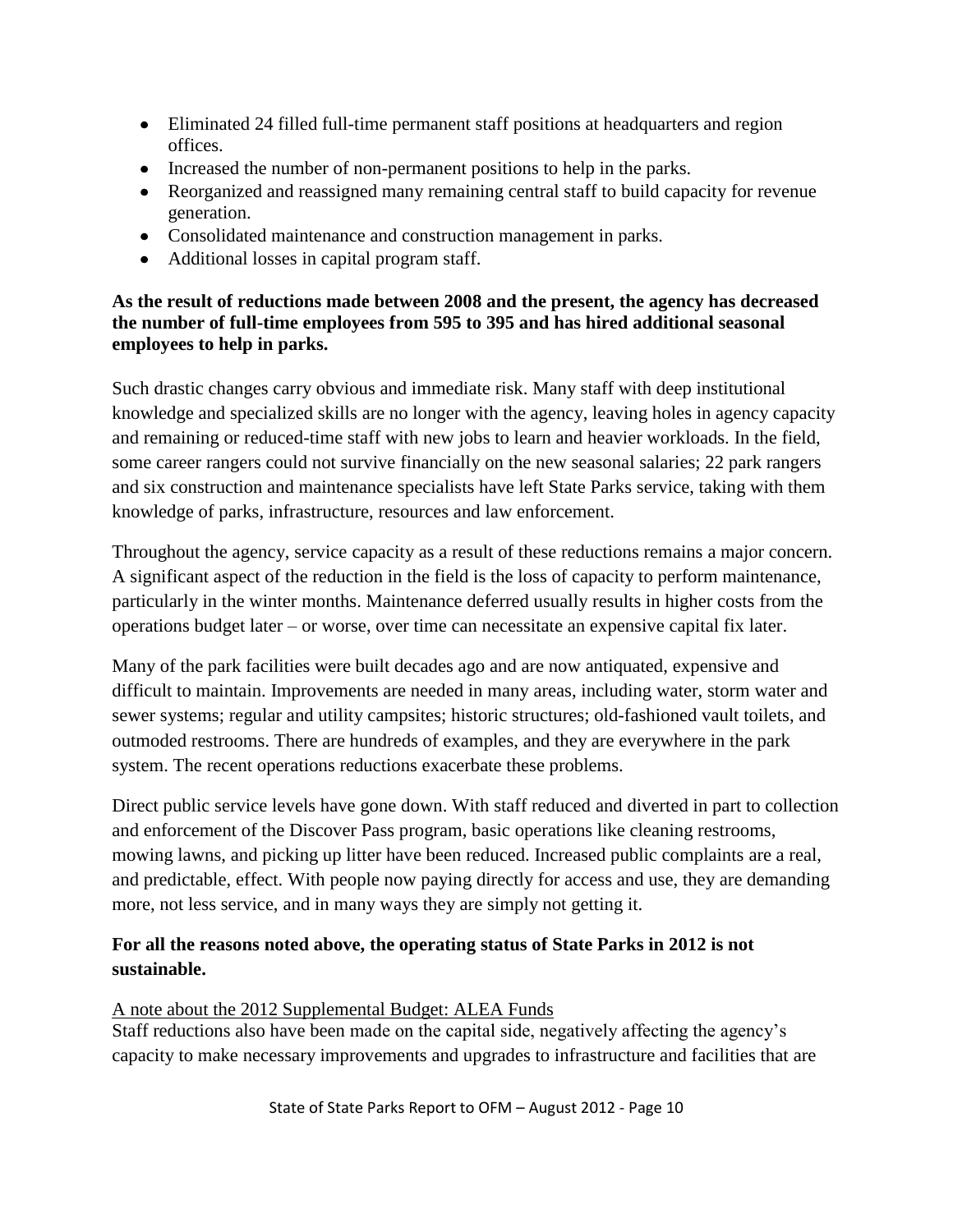essential to the quality of the visitor experience. This is an important dynamic, especially at a time when operating stability depends so much on the public continuing to choose state parks.

In recognition of the challenges faced by the Commission this biennium, the Legislature shifted \$4 million from the Aquatic Lands Enhancement Account (ALEA) to help State Parks get by while it continues its quest to become more self-supporting. In a June 18, 2012 special meeting, the Commission approved the use of these one-time funds to help the agency fill some pressing operations gaps – including additional park aide hires to help rangers, staff to collect revenues in the parks, and staffing to help deal with increasingly more urgent forest health issues. Other uses of these funds would be emergency equipment replacement, energy improvement upgrades, data gathering, and deferred and preventative facilities maintenance, as well as some small Centennial 2013 improvement funds to be used in specific parks.

## **A commitment to success: Agencies improve and refine Discover Pass**

In the early months of the Discover Pass, the sister agencies and Legislature heard many comments from people expressing that they support the Discover Pass but wanted more flexibility in using the pass on different vehicles. The agencies and Legislature listened, and a new law this year allows Discover Pass holders to use their pass on either of two cars. An autumn 2011 public survey indicated that this significant change in the program to provide this new flexibility to the public would result in greater participation and increased revenues.

Another source of optimism with the Discover Pass is the increasing number of sales through the Department of Licensing (DOL) vehicle registration process. The Legislature initially included the DOL platform as the principle sales mechanism for the Discover Pass, and DOL was able to get the platform up and running for October 2011 renewals. Vehicle owners can buy the Discover Pass when they renew their license tabs, either online or at a licensing counter. Sales through this platform have been increasing steadily every month, from \$171,810 in October, to \$539,640 in June 2012. This bodes well for the Discover Pass because it indicates that more vehicle owners are likely to develop the yearly habit of renewing their license and their Discover Pass at the same time. DOL partners have been responsive and supportive in providing this public service convenience.

Other improvements and activities that likely will help sales include:

- Expanded State Parks online and multi-media marketing efforts now under way
- Improvements in Discover Pass delivery, including addition of automated ticket dispensers (currently a pilot program) in select state parks
- Increased enforcement efforts by the three agencies to ensure compliance
- Promotion of the Discover Pass as a gift option
- Work scheduled for 2013 to create a fully transferrable Family Pass
- Work with events and partner and friends groups selling and promoting the Discover Pass
- A Discover Pass business plan created by the three agencies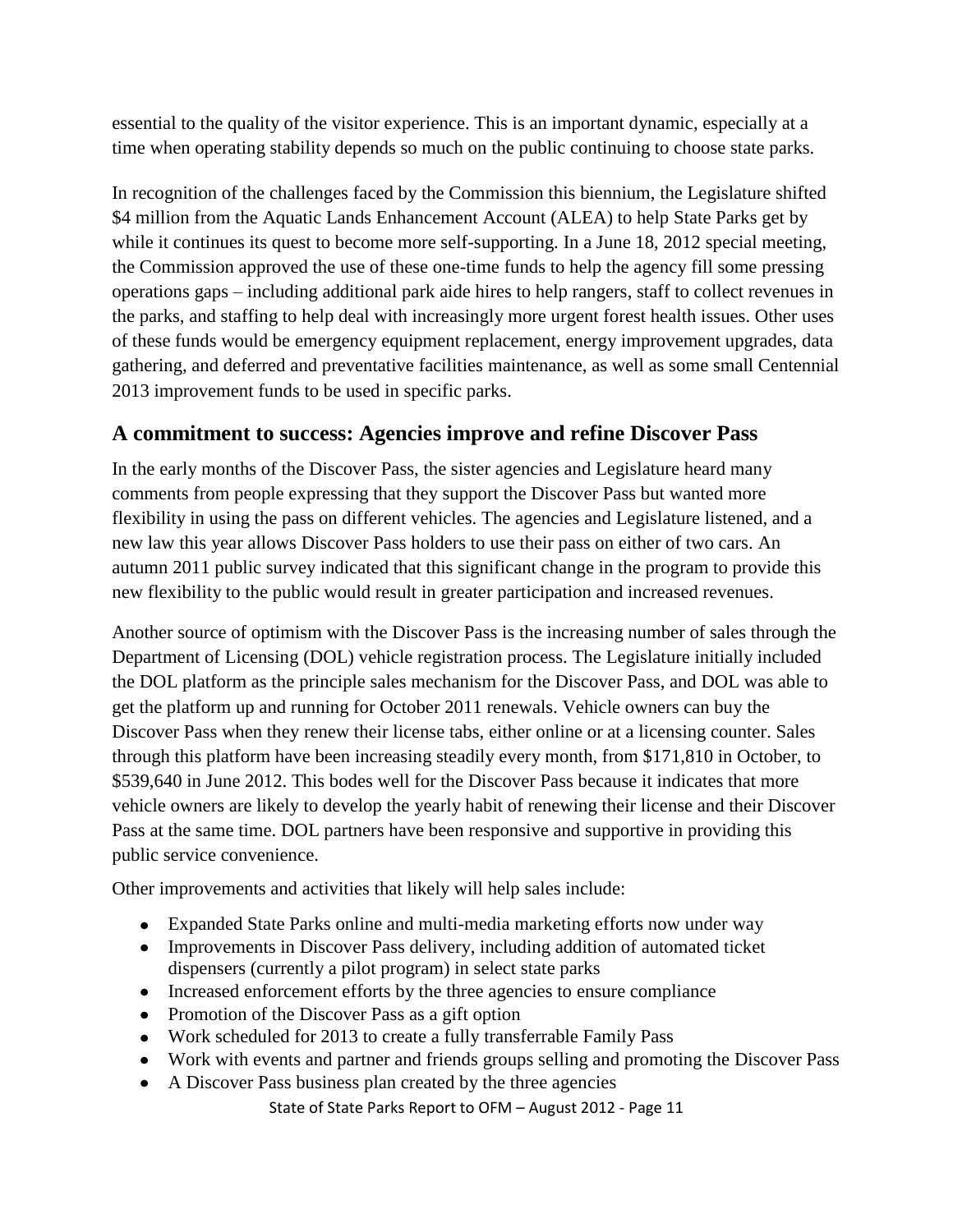#### A note about the Donations program

In the 2011-13 budget, the level of donations from the public through the \$5 donation tied to Department of Licensing vehicle registration (also known as "opt-out" donation program) was expected to fall to \$10 million for the biennium because of the new Discover Pass requirement. However, in the first year of the biennium, the program yielded \$8 million. If that trend were to continue, it could lead to \$16 million for the current biennium. The unexpected higher donation levels have helped State Parks address current challenges. It is, of course, unknown whether the present donation trend will continue.

## **Discover Pass marketing effort focuses on the value and benefits of parks**

In the past few months, State Parks has embarked on an exciting new marketing effort geared toward selling the value of state parks and increasing Discover Pass sales. With a new marketing coordinator in place and a contract for services with a professional marketing public relations firm, in May, State Parks launched a new storytelling blog site, [www.AdventureAwaits.com,](http://www.adventureawaits.com/)

The site invites readers to share stories, pictures, videos and excitement about the state park system. [www.AdventureAwaits.com](http://www.adventureawaits.com/) provides trip-planning ideas, tells about parks and recreation options people may not know about and links to the State Parks website for more detailed information about park sites, events, interpretive centers and historic areas, as well as reservations and online purchasing of the Discover Pass.

Starting in fall of 2012, the marketing effort also will include online, radio and other advertising media to encourage the use and enjoyment of parks and to increase Discover Pass sales. The Commission has expressed excitement about the agency's new marketing efforts and expects they will produce results.

Currently, the agency is working with a well-known Seattle car dealership on a Discover Pass promotion that markets directly to dealership customers as well as through radio and TV advertising. Additional outreach promotional efforts are in the works, as we pursue discussions with Washington companies and organizations who want to align with State Parks for mutual benefit.

Marketing of this magnitude is new to State Parks, and the challenge will be both in identifying the funds to keep it up, and in demonstrating its bottom-line success. Marketing through traditional media is expensive, so primary efforts have been centered on economical approaches that build on social media and connect when possible to more traditional marketing tactics and promotions with partners. Because the Commission understands the agency has to spend money to make money through marketing, some of the ALEA funds provided during the 2012 supplemental budget will be used for this purpose.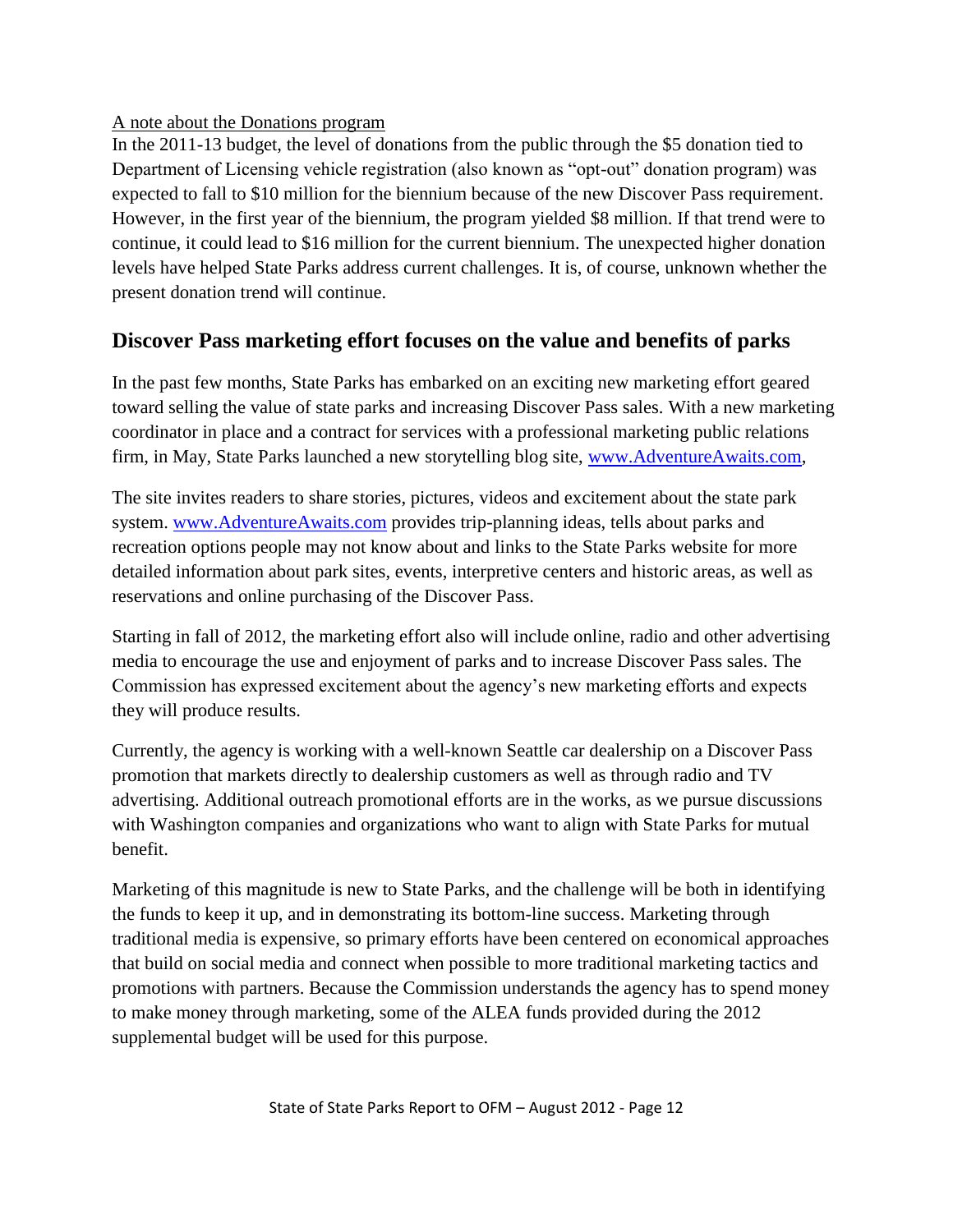The focus of all marketing efforts is in selling the value of state parks – both to those who already know and use the parks and to those who may be enticed to try something fun and different. State parks offer something for everyone.

Washington's state parks provide public access to our state's extraordinary natural, cultural and historical resources, but the other benefits often expressed by visitors are compelling and important to note.

Park visitors cite personal health, a sense of well-being and education and enrichment among the top benefits they experience. Parks are places where families connect, where individuals gain respite from a stressful world, where people pursue health and find spiritual connection.

State parks are an important aspect of the Washington culture and lifestyle. State parks are everywhere in people's family photo albums. They are settings for reunions, birthday parties and family fishing trips. People choose state parks as the place to get married, to hold Quinceañeras, retirement parties, and all kinds of other important life events.

State parks also benefit those who don't use parks. Individual donors express the notion of parks for the public good when they send contributions, and members of local communities talk about parks being essential to their local economies.

A 2002 study of State Parks' economic impacts on the state indicated that visits to Washington state parks yielded a total annual contribution of \$1.1 billion and generated \$34 million in state tax receipts. Though the report is now ten years old, it is still considered a relevant expression of parks' economic benefits to the state. It stated that in 2000 every overnight visitor to a state park spent an average of \$29.80 a day, and each day visitor spent \$15.70 a day for dining out and food purchases, recreation and transportation in the community near the park. Those figures are likely greater now. State Parks has plans to update the report in the near future.

The Washington state park system includes more than 100 developed parks, several interpretive centers, trails, historic areas and statewide programs such as boating safety and winter recreation. It's a broad mission.

With the Discover Pass in place, State Parks has had to educate the public that their taxes no longer are sufficient to provide access and services and that the system currently depends on support from user fees to continue. Ensuring public support means educating about the value of parks to people and the many opportunities available to enjoy, including:

- **Parks in every eco-region:** Washington is one of the most ecologically diverse states in the nation, with nine eco-regions and state parks in each one.
- **Evidence of the Ice Age:** You can see evidence of epic Ice Age floods that carved our state's landscapes 15 million years ago at Sun Lakes-Dry Falls, Gingko Petrified Forest, Potholes, Steamboat Rock, Palouse Falls, Yakima Sportsman and more.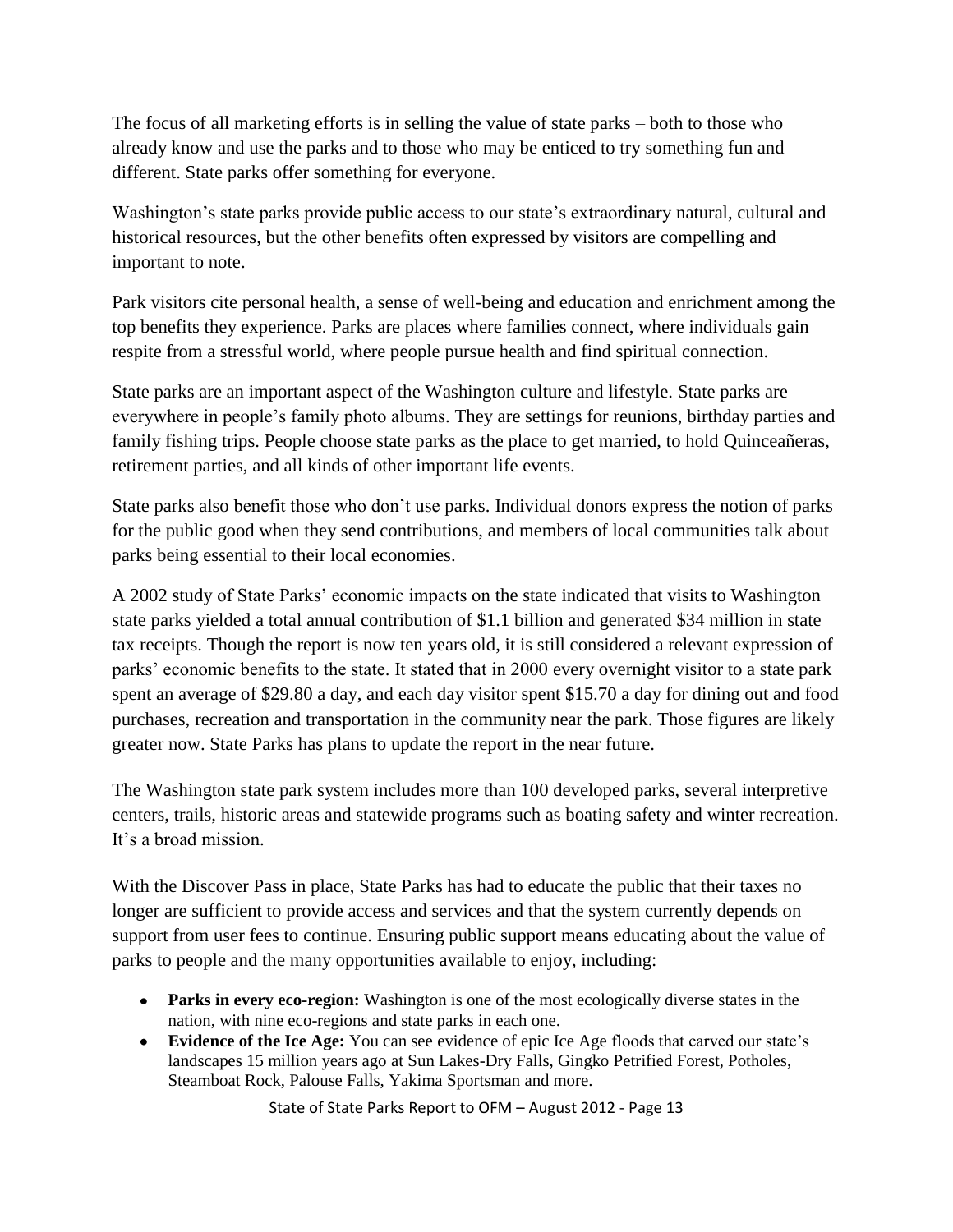- **Learn state history in state parks:** State parks are locations where important events took place. Lewis and Clark, marine history and a look back at history of the world wars all are available in state parks. Heritage areas and interpretive centers draw many visitors.
- **Our state parks are well-known** among national and international recreationists. Climbers love Peshastin Pinnacles; wind surfers journey to Maryhill and Spring Creek; equestrians trailer up to visit the John Wayne Pioneer Trail. Boaters of all kinds enjoy touring the San Juan Islands, and kayakers and canoeists enjoy exploring the Cascadia Marine Trail and Columbia River water trails.

### **New access pass dynamic: Discover Pass efforts must engage day users**

The Discover Pass creates a substantial paradigm shift for State Parks as purveyor of services. For decades, the only park users charged park fees were those paying for camping and other overnight stays and boat moorage. Of the estimated average 40 million visits a year, overnight visitors generally make up only about 6 percent of total visitation – while roughly 94 percent of visits – daytime visits – generated little direct revenue toward the operation of the park system. The Discover Pass changes this dramatically; now most visitors must pay out of pocket to enjoy services within state parks.

How does this change the picture for State Parks? It means that, in addition to keeping parks open, it is imperative that the Commission keep parks maintained and cared for to a standard that inspires people to visit. Enhancing the day visitor experience means everything in a funding environment depending on user-fees associated with day visits. In order for State Parks to be successful, people must continue to choose parks. The paradox is that, in a time of restricted funds, State Parks must now, more than ever, focus on providing quality and offering new visitor experiences.

Toward that effort, State Parks is doing its best to leverage grant and operational funding to bring the vibrancy of Washington's diverse cultural heritage into state parks. For the past few years – but especially with the advent of the Discover Pass, the Commission, with the help of the State Parks Foundation, is taking initiative and using creativity to turn parks into venues for cultural celebration and entertainment, as appropriate. The American Roots Music Series at Deception Pass, Kenmore Concert Series at St. Edward, Waikiki Beach Concert Series at Cape Disappointment, Centrum Arts at Fort Worden and the Peace Arch International Concert Series, are just a few of the many cultural opportunities being provided in state parks.

## **State Parks works to understand its market**

In order to understand the challenge of moving toward greater self-support, State Parks must understand its "market niche." If State Parks is to operate to a greater degree like a public enterprise, who and what are its market competitors? How are they able to operate and "compete" for people's attention and for revenues? What do their experiences and situations tell us about the feasibility of a self-supporting park system?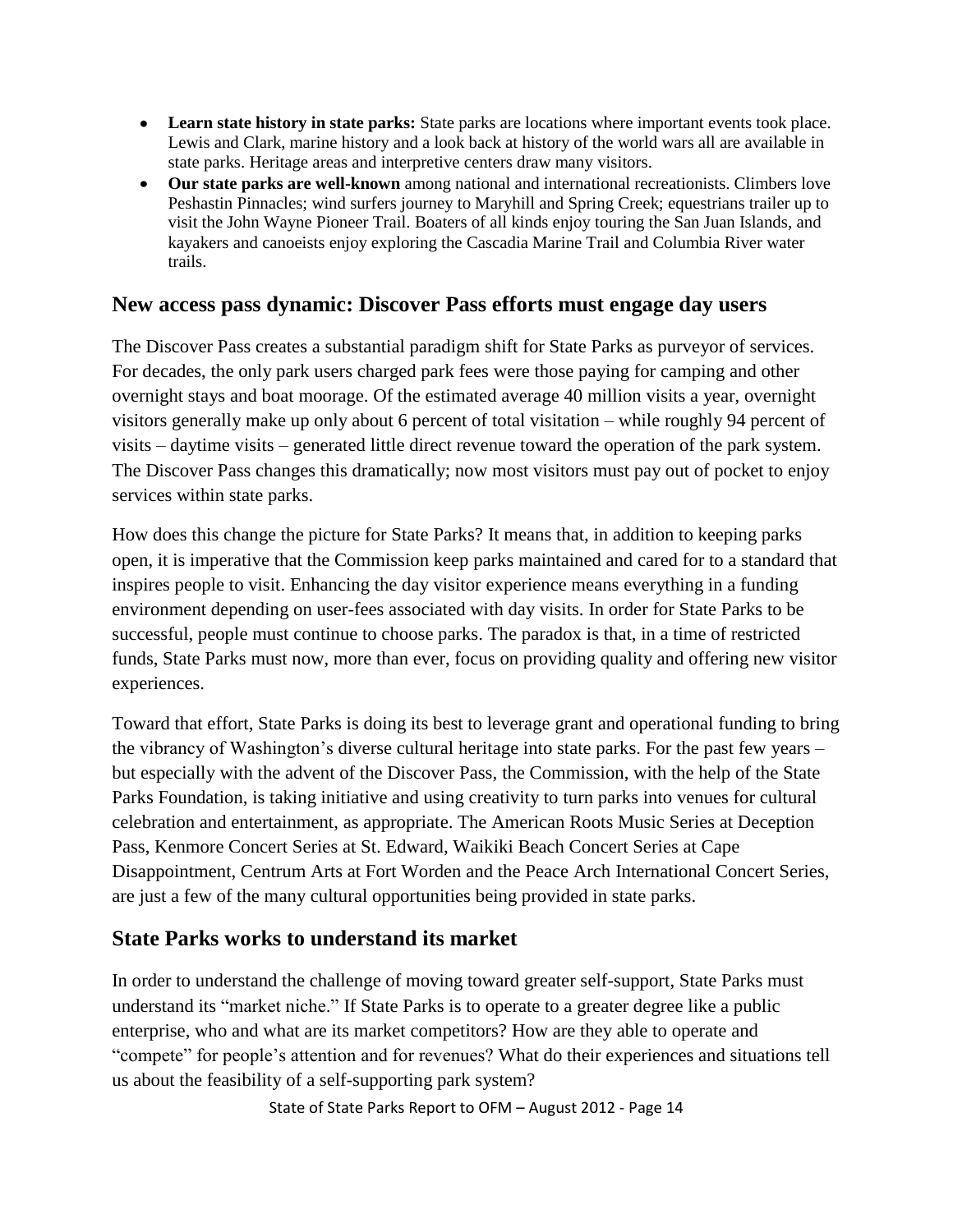First, a brief description of State Parks' services is necessary. The agency offers general public access to outdoor recreation as a principal service. Day visits comprise the vast majority of visits, with the remainder being visitors using overnight accommodations – principally standard and utility campsites, vacation houses and cabins and yurts with access to potable water and comfort stations (flush toilets). State Parks offers a setting for these activities within sites of statewide and regionally significant natural, cultural and scenic resources.

## Market competitors

### Federal Government

The principal providers of services similar to Washington State Parks are the National Parks Service (NPS), Bureau of Land Management (BLM) and United States Forest Service (USFS). The United States Fish and Wildlife Service, Bureau of Reclamation and U.S. Army Corps of Engineers also have public recreation lands. These agencies offer access to day-use facilities and resources on significantly larger land bases than state parks, and the resources in general are of higher caliber. They also tend to be farther from urban areas with some exceptions. Camping is more rustic than in state parks, while lodgings tend to be more grand and comfortable.

The vast majority (more than 90 percent) of the \$3 billion-plus in operating funds for NPS comes from appropriated funds. Approximately \$190 million is from earned income. Where there are park entry fees, parks retain 80 percent of their earnings, and the remaining 20 percent is shared among units without entry fees. The USFS has a \$30 annual Northwest Forest Pass for access to sites in Washington and Oregon. BLM and other land management agencies participate in the National Parks and Federal Recreational Lands Pass program, which charges citizen access fees of \$80 a year (\$10 lifetime for those 62 and older.)

### Other States

Each state has a unique approach to defining its state park system, with varied organizational configurations (e.g., whether it includes fish and wildlife areas, off-road vehicle sites, backcountry recreation, etc.), and different system sizes. Most, but not all, states are experiencing budget strains on their park systems. Following are some examples:

- **Idaho State Parks:** With approximately 26 parks and two million visits a year, in comparison to Washington's 117 parks and 40 million visits, Idaho has a much smaller system. The state recently amended its annual passport program to charge \$10 per vehicle day access for state residents (\$40 for out-of-state residents) to all Idaho state parks. The passport provides a \$5-a-night reduction in camping fees. Idaho's General Fund contribution is \$1.4 million, down 80 percent from previous years.
- **Oregon State Parks:** The Oregon system provides a broader range of services, including the state fair and some highway rest areas. Oregon's overall budget is more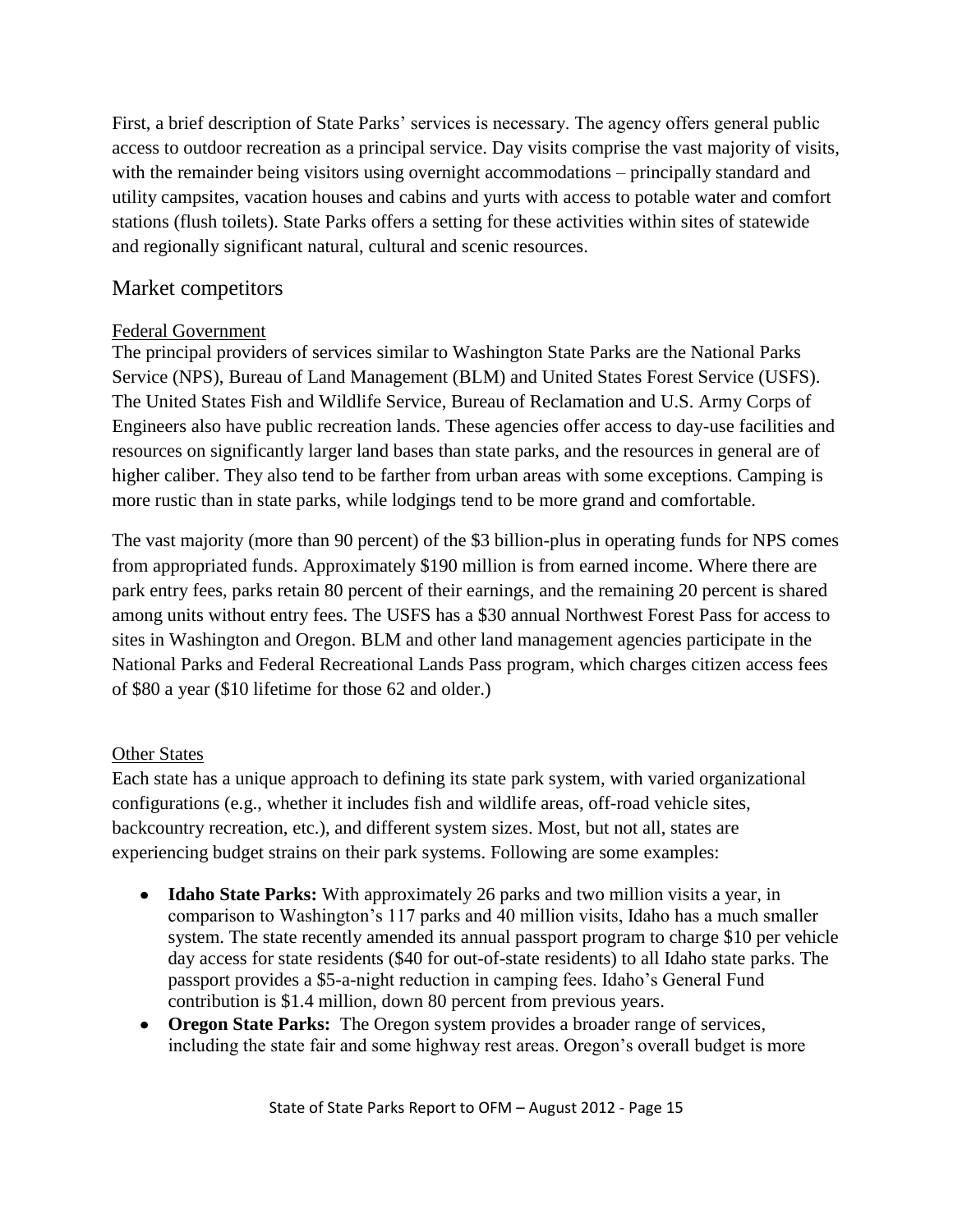than \$200 million a biennium, of which \$80 million comes from dedicated lottery funds. Oregon also requires a \$30 annual day use access pass, but not all parks require the pass.

- **California State Parks:** The largest state park system in the country recently considered closing 70 parks, a situation averted by developing donation agreements to subsidize operations. Though recent news reported a finding of \$50 million-plus in hidden reserves, the point here is to describe the structure. Following budget cuts, the agency now receives 29 percent of its operating budget from General Fund, a 37 percent reduction from five years ago. California has an active foundation and a universal day-use access fee program that costs more than \$100 a year per visitor for universal access.
- **Michigan State Parks:** The Michigan system has a \$10 "opt-in" passport program, has received no general fund support for more than 15 years and has had long-term stability. But that stability is based, not on its passport program, but principally on a \$150 million endowment that supports park operations. The endowment, derived from oil, gas and mineral leases on state lands, was created by the public through a constitutional amendment.

According to the fiscal year 2011 National Association of State Parks Directors Report, a majority of the states use three or more fund sources to support the operations of their park system. At least 37 states have one or more dedicated (use-specific) fund sources, 39 get some kind of general fund support, and 46 self-generate revenues. Given the hybrid version of funding sources for other states, it appears none of the states except New Hampshire report financing solely from user fees, donations and volunteers. New Hampshire's system is small and not comparable to Washington's. Its main income is from an ocean beach parking area, along with ski resorts, and a couple of major parks. In addition, a separate state trails agency does get tax funding. New Hampshire officials report significant problems in operational financing, with capital funding needed to address deferred maintenance.

#### Local Government

Many counties and some cities in Washington state provide services and facilities that are similar to those offered in state parks. Generally, the parks are smaller, and the use patterns are more intense. The vast majority of local government parks and recreation providers do not charge for day-use access, but they do charge for overnight accommodations. Snohomish County charges day-use access at select parks, and a number of parks agencies are experimenting with enhanced in-park concession services as a way to raise funds. Some individual parks have found a way toward full operational self-support. But no local government park system providing services comparable to those provided by State Parks comes close to financial self-support.

#### Private Campgrounds

State of State Parks Report to OFM – August 2012 - Page 16 KOA, Inc., Thousand Trails, Inc, and many other private recreation providers serve the overnight accommodation needs of recreational vehicle and tent campers. These facilities generally are on small land holdings, with highly clustered campgrounds averaging upwards of 12 to 16 units per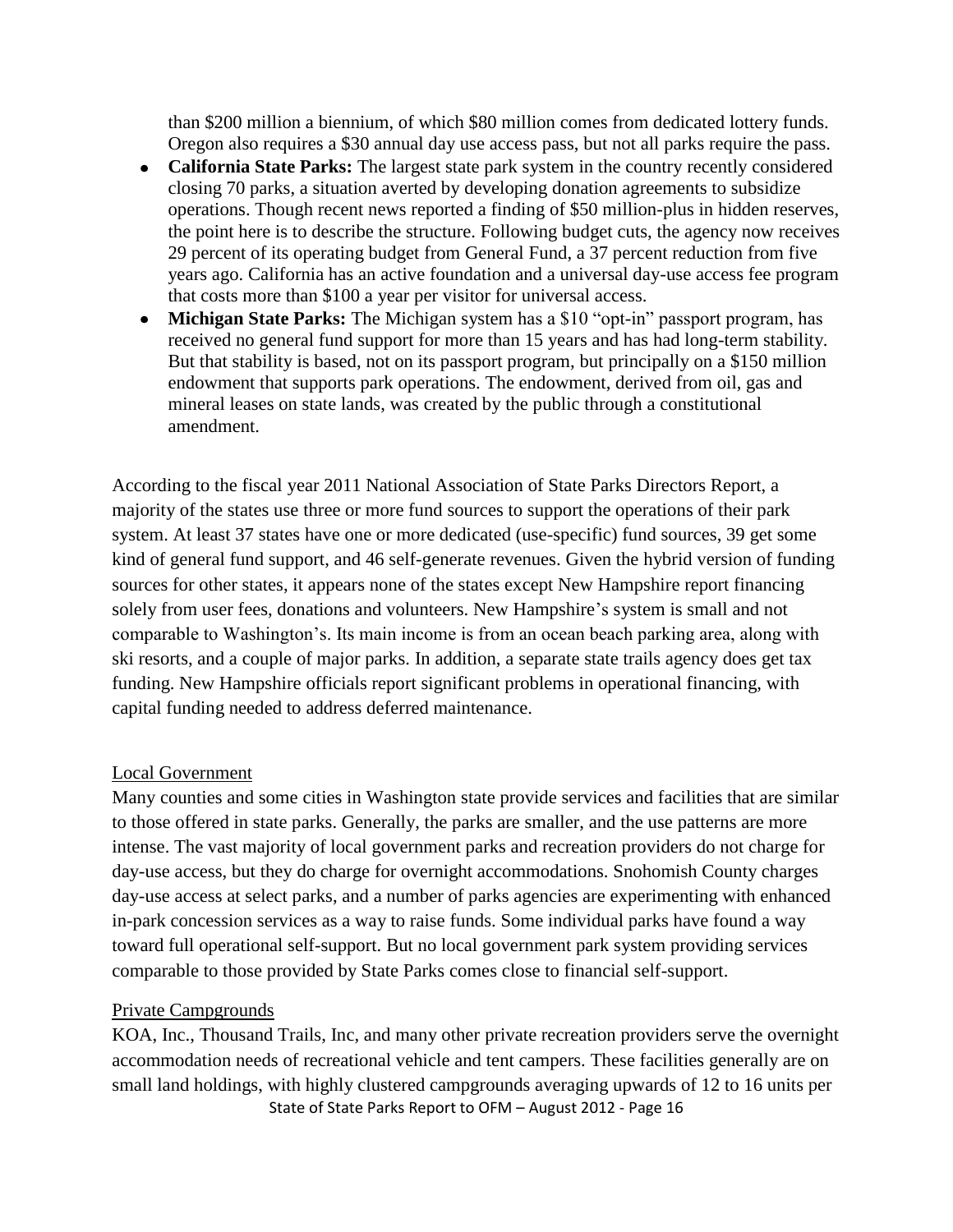acre, in comparison with state park designs that on average provide three to four units per acre. The private campgrounds are able to be self-supporting financially by combining high-density accommodations with some enhanced amenities (e.g. laundry services, club houses) and significantly lower employee payrolls (lower wage, seasonal employment and no benefits). The most crucial difference between private campground providers and State Parks is that the private providers have fewer obligations associated with managing natural and cultural resources.

## **All services cost money, but not all services make money**

Why is it that public park and recreation service providers are not able to fully pay for services through the fee-for-service market pricing mechanism? While the answer to that question differs in the specifics for each agency, the basic principles are the same. For each principle listed below, specific examples are provided for Washington State Parks:

### Social Costs and Subsidies

Under Washington State law, state parks must allow free access (a Discover Pass exemption) and free or reduced camping access for the following groups:

- Limited Income Seniors
- Disabled Veterans
- Disabled Persons (a higher threshold for non-veterans)
- Foster Parents and Families

Schools, other local, state and federal government officials, and certain tribal activities are exempt from access fees.

To assure that all Washingtonians, regardless of ability to pay, have some ability for access their public park lands at no cost, the Legislature required State Parks to provide 12 free days a year.

#### Stewardship Obligations

Petroglyphs, pictographs, and other prehistoric Native American cultural resources are under the care and protection of State Parks. While it is possible to charge a fee for access to some of these facilities in a controlled way, many cultural resources need protection from human use in order to meet stewardship obligations.

State legal obligations to protect wildlife habitat, rare and endangered species and vegetation communities are consistent for both public and private lands. But there are concentrations of these resources on State Parks lands, and there are increased liabilities associated with public ownership. Forest stewardship is taking on an increasingly profound – and expensive – role, as and natural tree diseases are affecting large land areas and increasing liability throughout the system. Tree prescriptions that included cutting and thinning have been undertaken at Lake Wenatchee, Lake Easton and Kopachuck state parks, and diseased trees in several other parks will need attention in coming months and years.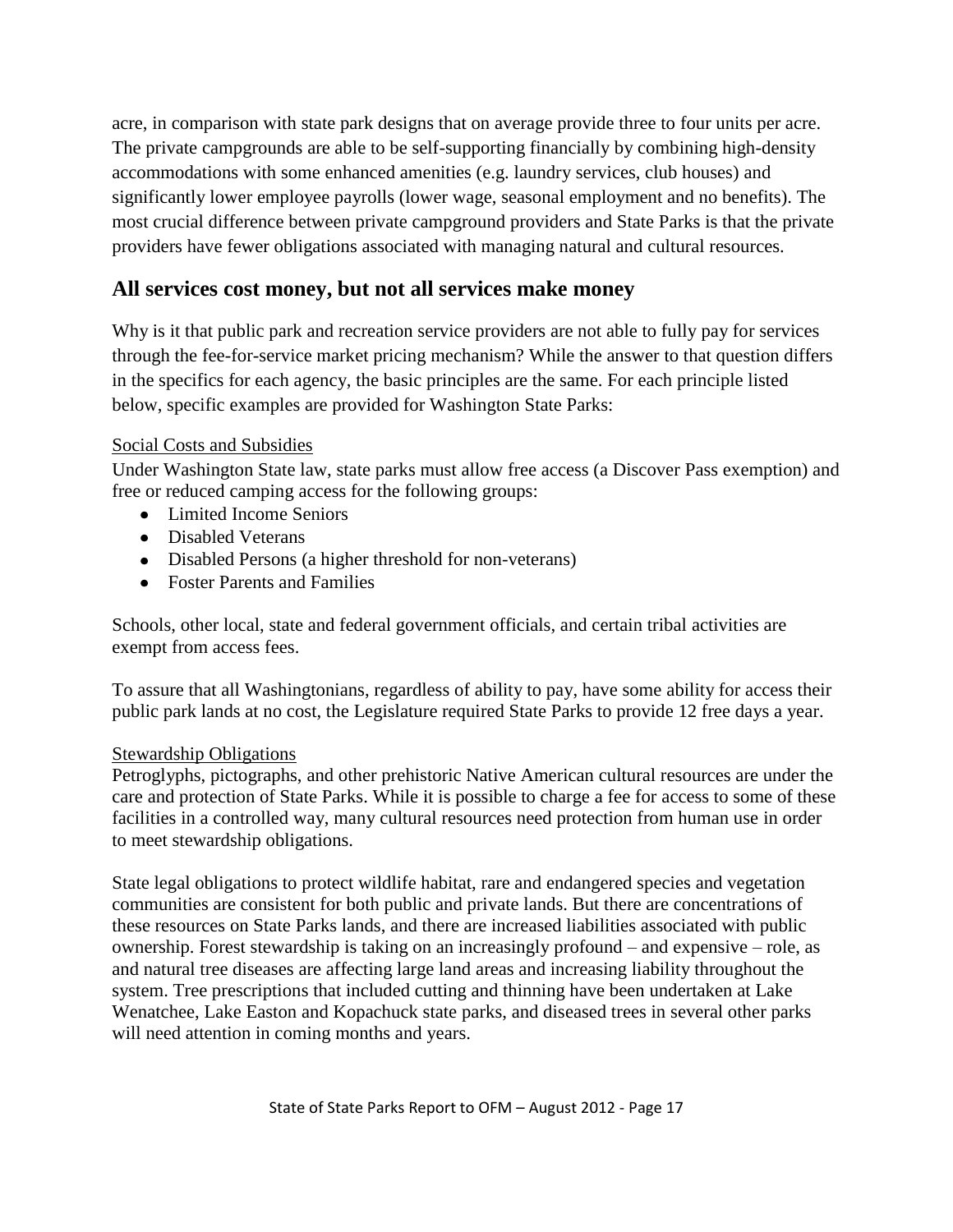State law requires State Parks to manage use in the Seashore Conservation Area (ocean beaches), but because of logistical, practical and constituent concerns, the agency does not require the Discover Pass for vehicle access to ocean beaches.

State Parks has the largest collection of historic structures of any Washington state agency, and many of the historic areas and structures are listed on state or national registers. Lighthouses, Civilian Conservation Corps buildings and landscapes, St. Edward Seminary, Fort Worden, and hundreds of other examples of our states precious cultural legacies are now at risk. The state park system of historic structures itself was recently listed as "endangered" by the Washington Trust for Historic Preservation, due to concerns about the agency's budget and capacity to care for its resources. Historic facilities generally cost more to maintain than contemporary structures. They are often located far from urban centers, where costs for transportation increase the cost of maintenance and reduce the market for re-use and renewal.

#### Inability to secure fees for use

Millions of people each year enjoy driving past a beautiful Peace Arch with exquisite, wellmaintained gardens. But fewer than five percent actually pay to park their vehicle there to extend their visit. Many parks have "drive-by" functions that leave their responsibility for maintenance intact, but with no way to charge the viewer.

Washington state parks were never designed to have single points of entry. Deception Pass, Riverside, and most other parks in the system have multiple access points, which pose challenges in enforcing access pass requirements. Most state parks have public roadways and places where parking can occur just outside their boundaries. It is not uncommon to see vehicles lined up outside park boundaries, with people walking in to avoid paying access fees.

More than 20 marine state parks are boat access-only sites. Dropping anchor and using humanpowered craft to access the marine park for the day results in no access fee revenue to state parks, but there are costs to provide services in picnic areas, trails, and composting toilets.

Neighbors of state parks can walk in, or others bike in or take public transport. All of these visitors can avail themselves of state parks without paying a fee.

#### Governmental "Costs of Doing Business"

State Parks needs to follow all the procurement rules, which meet a set of appropriate social objectives, equity concerns and ensure responsible use of public funds. Such governmental procedures come at a higher cost.

State Parks is subject to merit system rules, collective bargaining agreements, statutory restrictions on replacement of state employees with volunteers, wage and benefit standards, and other employment practices which meet statutory requirements and increase staff costs relative to those of private sector competitors.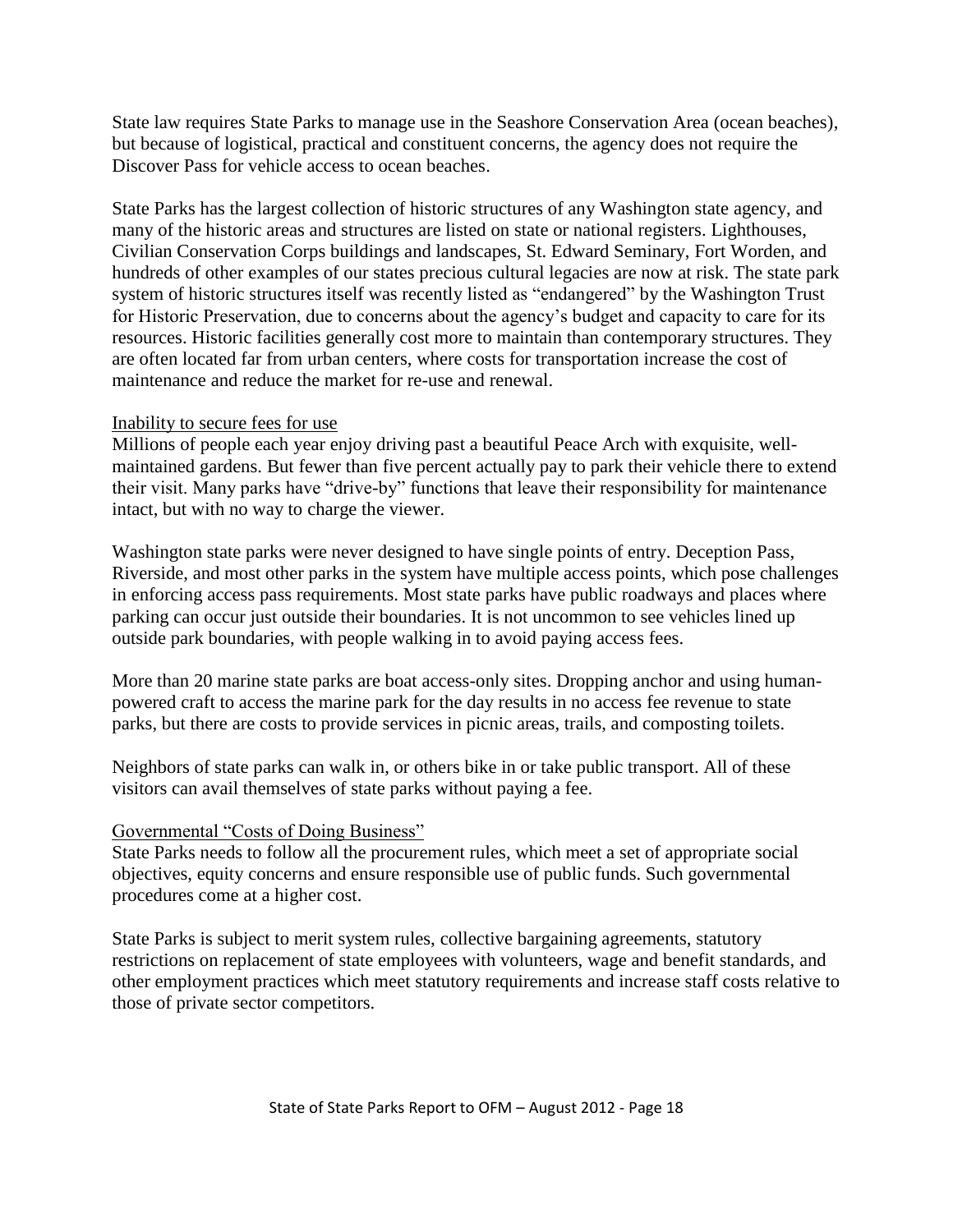As a public entity, decision-making processes must reflect inclusion of public sentiment with documentation, evaluation and ongoing direction provided by the Legislature and Governor. Communication with stakeholders is essential and valuable – and requires time and money.

## **Market competitors and the potential for State Parks to self-support**

In looking at the national market for outdoor parks and recreation facilities and services, the following conclusions are drawn:

- All but four state park agencies require an access fee for day use. The percentage of funds coming from fee-for-service generally ranges between one-third and two-thirds of total state park agency budgets.
- To the best of staff knowledge, there is no known example of a federal, state or Washington state local government park and recreation agency (with service obligations comparable to those of Washington State Parks) being financially self-supporting through fees for services and donations.
- Federal park and recreation programs for the most part charge fees for services, but revenues from fees represent a small portion of the recreation and conservation budgets.
- Private campgrounds and other private outdoor recreation providers do not provide the same services as state parks and are not otherwise constrained by state laws that effect program costs.

# **TRANSFORMATION STRATEGY**

## **State Parks continues efforts to help itself survive financially**

State Parks has received regular direction from policymakers over the years to adopt more business-oriented approaches to managing the park system, and the Commission has taken that direction seriously. The agency has consulted with recreation pricing experts; explored the possibility of private business improving facilities from which they – and the park system – could derive revenue; and researched other states' models for partner operations that provide sustenance for park systems.

Some of these business approaches were reflected in the agency's Centennial 2013 Plan to prepare the park system for a second 100 years. Agency work during the Centennial years reflects a business-oriented consciousness. In order to help itself financially, some of the agency's capital program efforts were driven by operations priorities, and certain types of new construction resulted – primarily the construction of cabins and yurts; rehabilitation of historic buildings for modern uses such as vacation rentals; and the electrification of RV campsites – all intended to generate additional operating revenues for the agency.

Even though Centennial 2013 building and improvement efforts were reduced and in some cases put on hold with the advent of the economic recession, the Centennial provided some real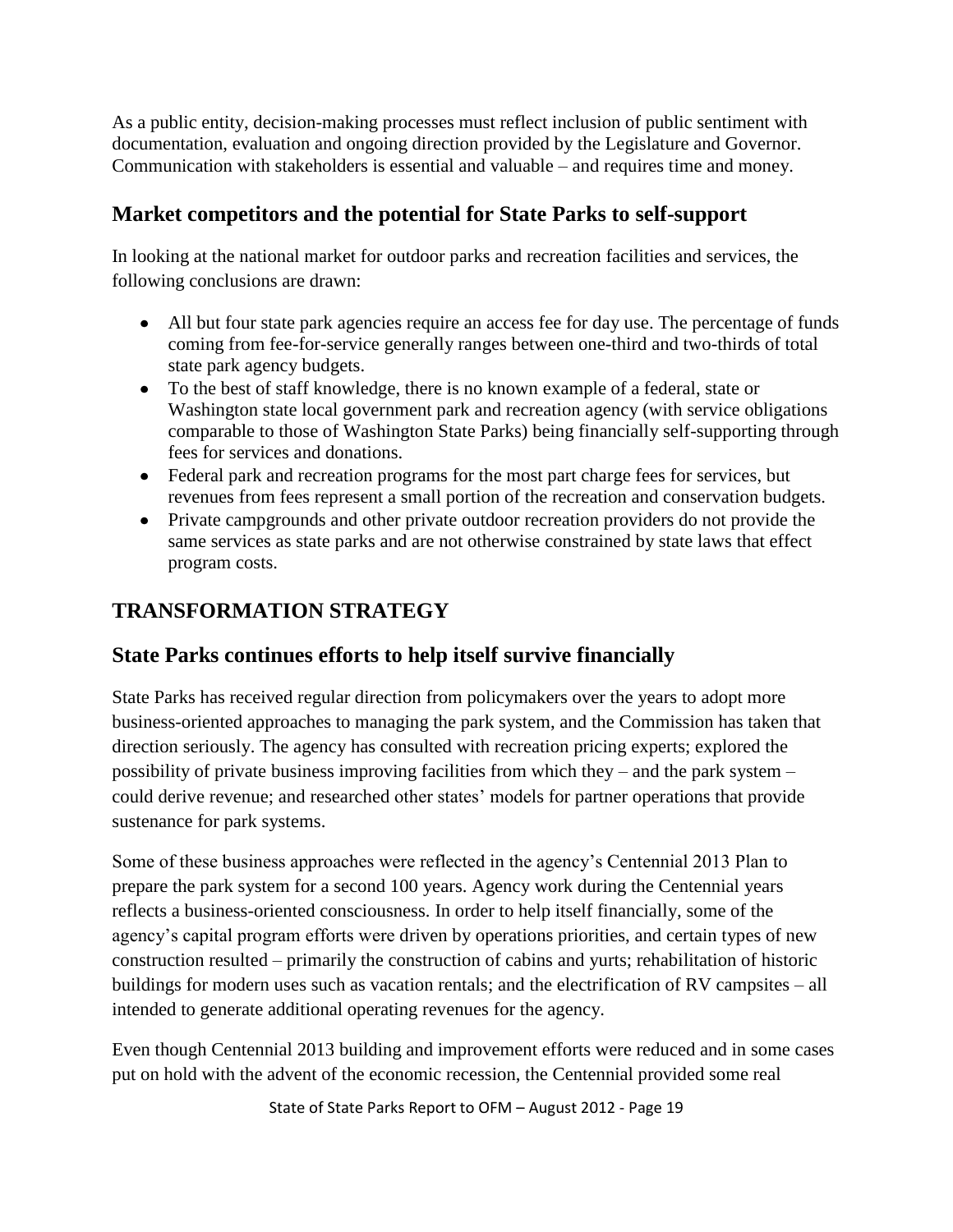successes for the park system. With the support of a Governor's proclamation, the creation of a legislative advisory committee and a plan to follow, the 2007-09 operating and capital budgets were relatively robust and allowed the carrying out of many Centennial goals. An early 2010 survey of park rangers throughout the state park system indicated that through Centennial 2013 efforts, improvements had been made in every park in the system.

## **Creating a "Transformation Strategy" to keep State Parks proactive**

State Parks' continuing efforts to gain more solid financial footing have initiated discussions around three concepts – parks as an enterprise; parks as a community non-profit; and parks as a public asset. The State Parks Transformation Strategy suggests all three may be needed in order to sustain the park system moving forward.

The strategy places emphasis on exploring new ways to raise revenue. Examples include concession agreements, land lease management, energy development and gravel extraction for sales. An example of success in these efforts is increased revenues from non-recreational leases, such as communication towers and utility lines. In 2000, the agency received \$300,000 from these sources. As a result of a concerted effort to negotiate market rates, revenues from these sources in 2011 totaled \$1.1 million.

State Parks also has successfully re-examined fee structures and raised camping and other fees where possible, using market rates as a guide and understanding that too-low rates may pose unfair competition with the private sector. In 2009-11, the decrease of General Fund allocations elevated financial uncertainty and made many of these business approaches higher priority for the agency.

State Parks continues its shift to a funding model that balances appropriate levels of General Funds to cover non revenue-producing aspects of its mission with donations and other non-profit support and donations. As this shift continues, State Parks understands the importance of continuing the enterprise-type activities that can help sustain the system long term. The State Parks Transformation Strategy, to be developed by the Commission in the coming months, is largely made up of these activities.

The Transformation Strategy will guide the agency at the start of its second century of service. The focus is on how the agency will continue to be relevant to the public, help to sustain itself financially and provide stewardship and care of the array of resources in its charge.

The strategy is based on the current reality that Washington State Parks has shifted to a financial base that, even assuming appropriate General Fund support, will operate in part as a public enterprise, with fee-for-service a major revenue source. As such, the Commission will need to keep parks open and maintained to a condition that invites the public to choose them, while the agency continues work to reduce costs and increase revenues.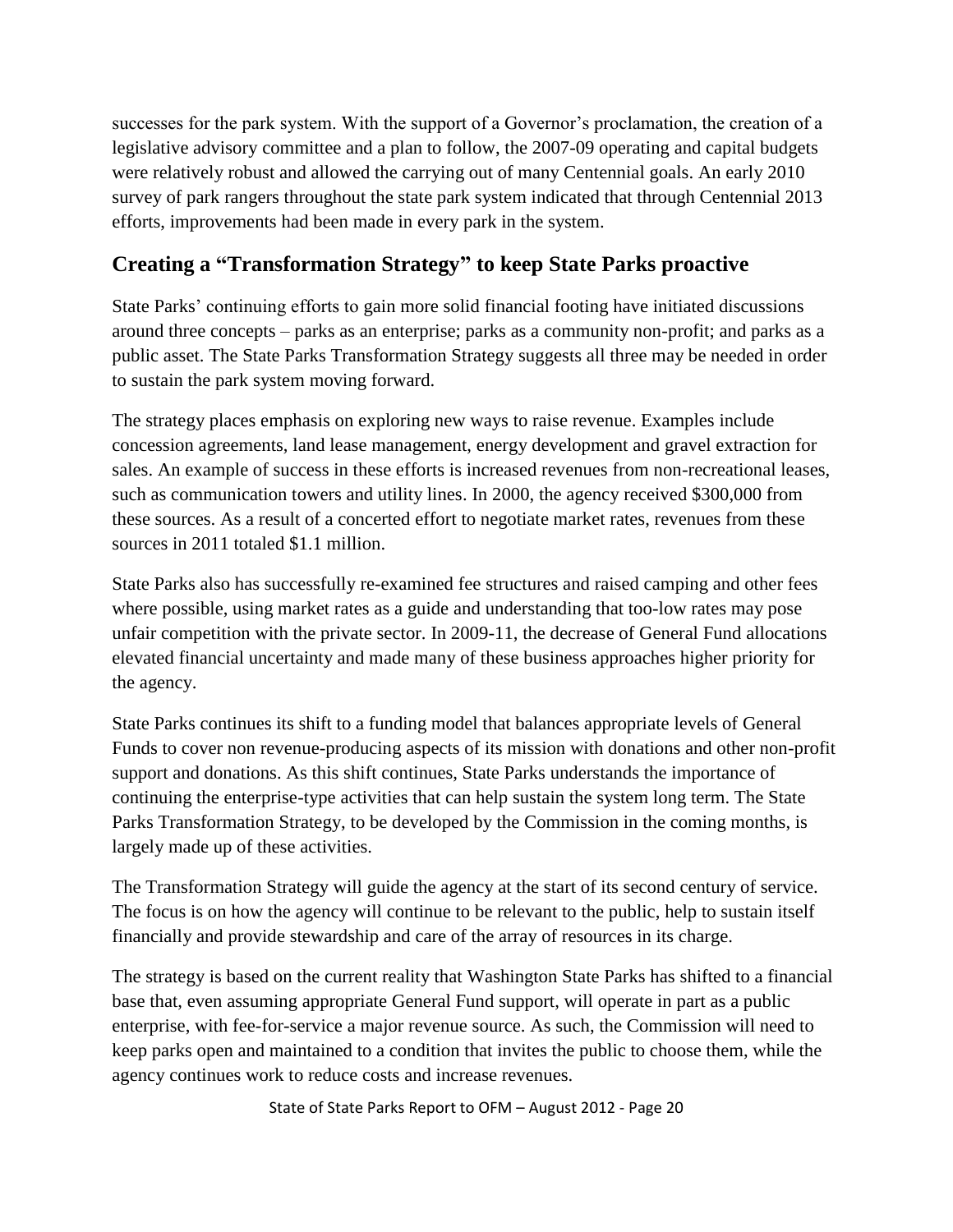The approaches in the Transformation strategy will include the following elements:

- Efficiency and reorganization (partially implemented in 2012)
- Strong capacity for data-driven business decision making
- Sustainable recreation opportunities and service levels
- A purpose-driven fee structure
- Ways to increase revenue from existing activities
- Appropriate role for general tax dollars
- Partnerships, donations, and volunteer strategy
- Potential for a Washington State Parks Legacy Endowment

## **The public weighs in: Outreach effort informs strategy and direction**

During the months of May and June 2012, State Parks reached out to the public. State Parks staff and commissioners conducted ten meetings held throughout the state with the purpose of engaging the public in this report, the 2013-15 budget request, the legislative agenda, and the Transformation Strategy. Each meeting was designed to:

- Inform the public about the "state of state parks," providing a critical understanding of the agency's programs, statutory and public expectations and obligations, and the financial challenges facing the agency.
- Lay out thematic alternative approaches for looking at the state park system and how it could be financed. The three approaches were:
	- 1. Parks as an Enterprise
	- 2. Parks as a Community Non-Profit
	- 3. Parks as a Public Asset
- The public was informed that no one approach was "the answer." In describing them, a table was set for a stronger, more meaningful discussion of choices, values and priorities.
- Discuss the advantages and disadvantages of each thematic alternative.
- Listen to public questions and opinions about future directions for state parks.
- Talk about how people can stay involved in the planning process.

Meeting notices were sent to more than 8,000 e-mail addresses gleaned from previous State Parks public mailing lists. The documents made available at meetings also were posted on the agency website, at **[www.parks.wa.gov/beyond2013](http://www.parks.wa.gov/beyond2013)**. The site provided mechanisms for public involvement and comment. Approximately 370 people attended the ten advertised public meetings, and approximately 150 more people provided comments or requested additional information on the web.

Comments from the public were diverse; however, a preponderance of comments asserted that State Parks should continue receiving General Fund appropriations to support the park system. Another strong concern expressed was that attempts to raise revenue not compromise the natural, cultural and historical resources that are the backbone of the park system. Finally, a theme from several of the meetings was that the agency was too difficult to work with, too difficult for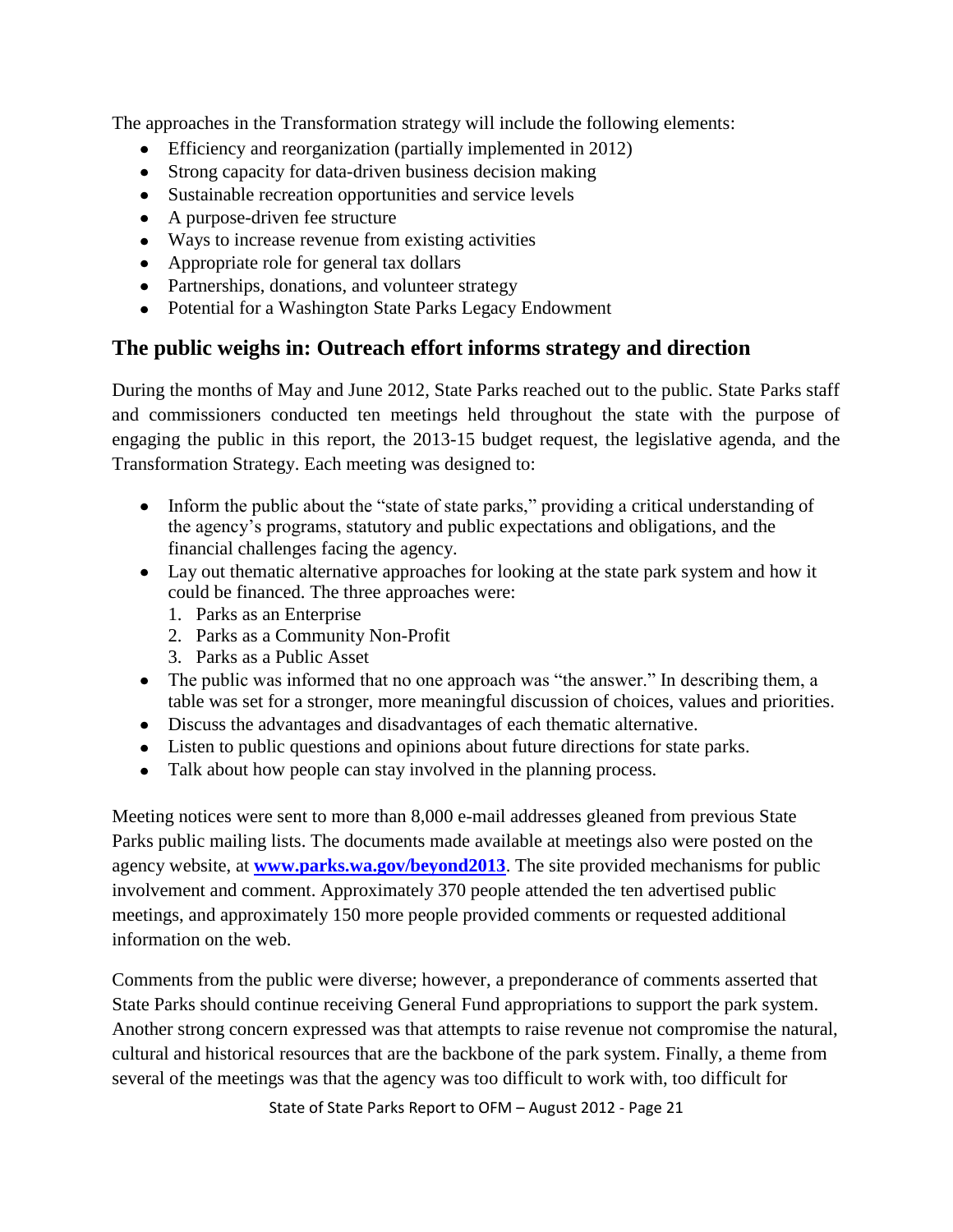outside groups and individuals to successfully offer assistance. The agency itself had to change to be more open to partnerships and volunteers.

## **Working with partners: Foundation and friends support the park system**

By 2009-11, State Parks had reached its Centennial 2013 goal of 400 partnerships of various kinds, including agreements with other governments, stewardship and recreation organizations, recreation groups and specific park friends groups. But the evolution of thought about sustaining the park system has driven discussion about how new kinds of partnerships could help and how they can be leveraged moving forward.

As State Parks entered the current biennium, there were 14 organized friends groups tied to parks around the state. Several of these – most notably Bridle Trails Park Foundation, Friends of Riverside State Park Foundation and Friends of Schafer and Lake Sylvia – had organized to provide ongoing financial and volunteer support locally to help keep their nearby park open.

Friends groups tend to rely on the same small pool of citizens to organize and sustain activities. For this reason, the Washington State Parks Foundation is working with State Parks to recruit new groups, assisting them in incorporating, serving as their fiscal sponsor and otherwise helping them to get up and running. The Foundation also is supporting existing friends groups, bringing them together to understand needs, provide technical assistance, facilitate exchange of experience among groups and explore ways for groups to work together in support of their individual parks and the broader state park system.

The Foundation and agency are exploring an expanded role for the Foundation in soliciting donors and sponsors to help develop the agency's statewide interpretive network, provide other educational and recreational programs in parks and help to market parks to the public. The Foundation and Parks have signed a memorandum of understanding outlining the delivery of key initiatives from the agency's revenue and efficiency efforts, including the use of online social media, a statewide Friends Group Network and a greatly expanded offering of ongoing park events in parks, where appropriate. These activities are now essential to attracting visitors and increasing Discover Pass sales.

Other types of partnerships focus on co-management. Staff are working with local governments to provide recreational programs and locally sponsored events in state parks and otherwise are achieving cost efficiencies through cooperative management activities. Partnerships with mission-aligned non-profits also serve to expand programs and services in parks, while providing non-profits a venue for their public service activities.

Washington State Parks has been a national leader in developing relationships and cooperating with tribal governments. One such example is a state-tribal co-management arrangement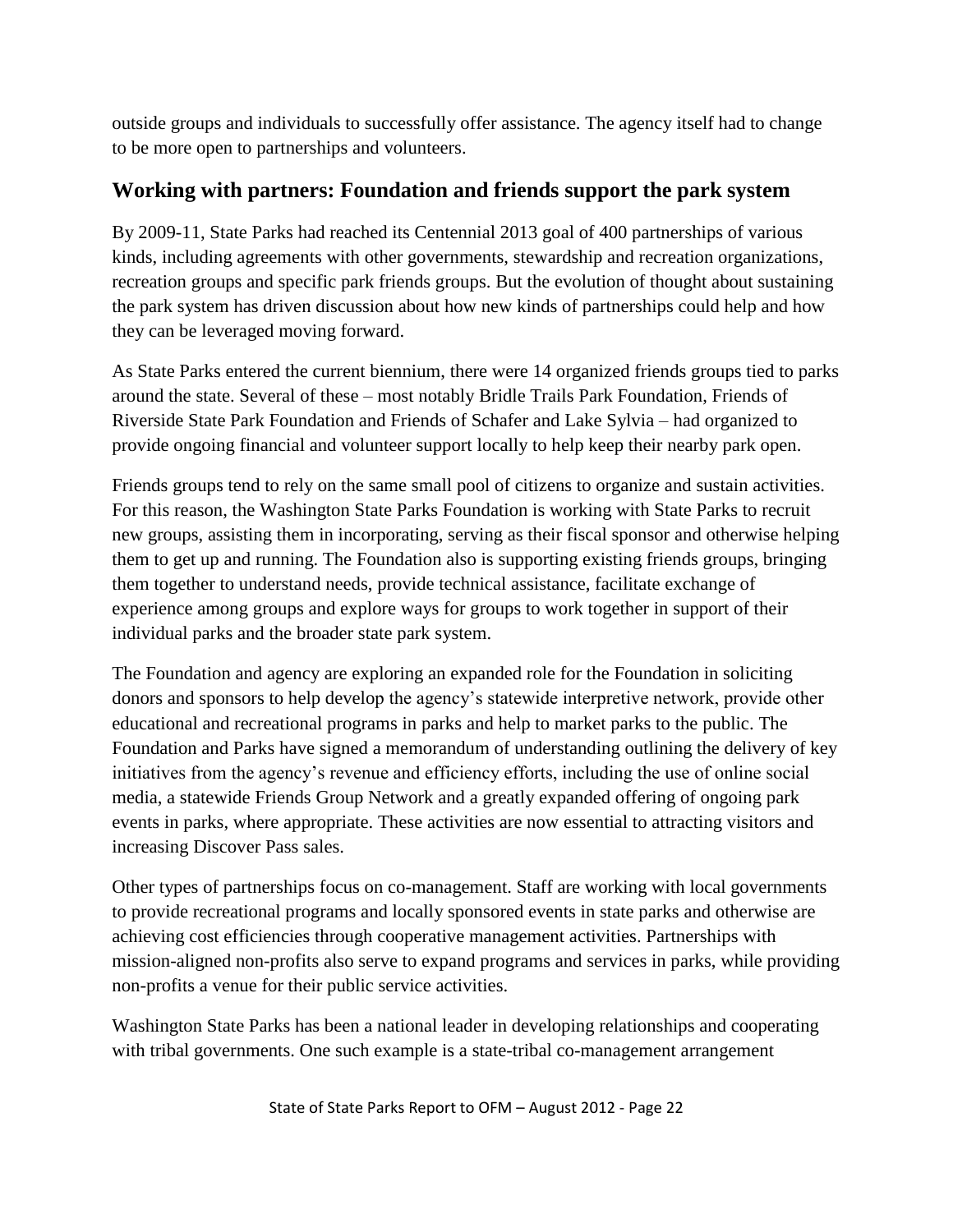believed to be unique in the United States. Washington State Parks and the Swinomish Tribe are co-managing Kukutali Preserve, a unit of Deception Pass State Park in north Puget Sound.

Another example of a new way of leveraging partnerships is emerging at Fort Worden State Park. The local Fort Worden Lifelong Learning Center Public Development Authority (PDA) and State Parks are exploring partnership-based management models for this iconic heritage site.

## **Use of technology can cut costs, increase services, connect people with parks**

State Parks also recognizes its need to provide quality services to the public and keep those services relevant. The proliferation of smart phones and other wireless devices means people have come to expect wireless (Wi-Fi) technology even in natural settings. Technology upgrades in parks are no longer a "nice-to-do" feature for State Parks. The agency must now compete for the discretionary time and income of its potential visitors. Making it possible for people to "stay connected" is a necessary part of the recreation market.

There is a significant cost to such a venture. State parks are often in remote areas, and the infrastructure is costly. The agency has received a federal grant that will get wireless technology into approximately 17 parks as an initial step. However, the cost to bring modern technology to all parks could cost more than \$10 million.

It is not known how much indirect revenue new uses of technology may generate for State Parks, but the Commission believes that technology can significantly enhance outreach and efficiently and effectively engage new and return visitors and increase user fee revenues. New technology also offers effective new ways to provide interpretation. Examples of State Parks' initiatives under way:

- **Mobile website:** In 2011, State Parks' Information Technology division developed a mobile website to provide greater access to visitor information and reservations on the agency's website, [www.parks.wa.gov.](http://www.parks.wa.gov/)
- **Quick Response (QR) codes:** State Parks is developing interpretive and other engaging content that will be available to people via smart phones and QR codes that can easily be posted at various outdoor settings.
- **Mobile Applications (App) development:** State Parks is contracting with a national company to provide a robust, free mobile app to enhance the visitor experience by providing park and trail maps, park information and more on mobile devices. Access to greater information is intended to draw visitors to the parks.

## **Options for revenue enhancement and cost containment**

The following elements will be explored as the agency creates its Transformation Strategy. They are not currently included in agency-request legislation, nor in the 2013-15 budget request.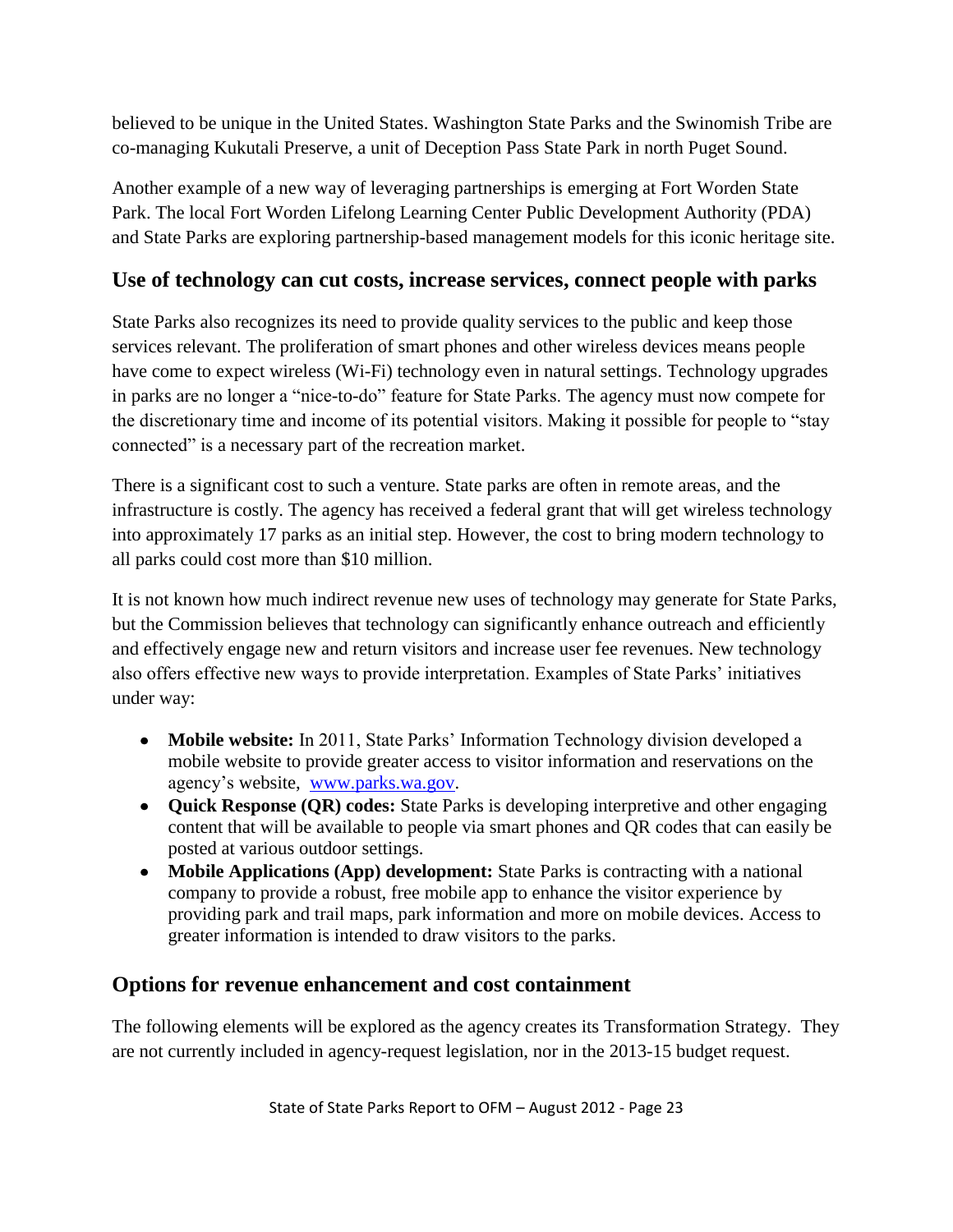- **Create a state parks endowment fund.** An endowment is a financial corpus which provides a continuous revenue stream over time. If created similarly to Michigan's state parks trust, the state constitution would need to be amended so that the financial corpus would be independent of the Legislature. Then some source of ongoing contributions would be necessary to fund the corpus. Alternatively, the concept of an endowment is already in statute and assigned to the State Parks Foundation to create and steward. Jump-starting in some way this endowment could go a long way toward establishing its long-term funding legitimacy. No matter how established and endowed, it would be a mechanism for assuring funding for those parts of the state parks mission that are not best met through a fee-for-service approach.
- **Use some lands to generate revenues:** Redirect use of a specific portion of the state parks land holdings for the purpose of generating maximum revenues. While about 95 percent of the Department of Natural Resources' land holdings are trust lands with a fiduciary purpose of funding selected beneficiaries, none of State Parks' lands are so purposed. Redirecting 5 to 10 percent of State Parks lands to long-term, income-generating real estate could offset some agency non-market costs. However, we note that the sale of State Parks lands to cover short-term operating costs is bad public policy; it converts a permanent public asset to a one-time use with little or no return.
- **Increase recreation-supportive commerce** on selected park lands, such as lodging, restaurants, and other hospitality functions, to generate revenues in excess of their cost for service.
- **Assure market-rate pricing to non-recreational uses** of parks, for such things as public and private utility services.
- **Institute creative demand-sensitive pricing** for camping and other services. For example, camping on a July weekend would cost more than a June weekend, and in turn certain popular sites would cost more still.
- **Expand marketing** to attract new and repeat visits and stimulate Discover Pass sales.
- **Expand programming to attract visitors** and enhance their experience. This includes reinvigorating interpretive programs lost to cuts, expanding educational and youth opportunities.
- **Enhance recreational opportunities** such as picnic areas, trails and trailheads and play areas.
- **Engage in partnerships** with other governments, private non-profits and for-profit organizations to improve parks and provide programs that stimulate sales of the Discover Pass.
- **Expand use of volunteers,** friends groups and others to provide distinctive, high-quality programs and services that enhance the visitor experience and attract visitors.
- **Empower the State Parks Foundation** to become a major source of financial and programmatic support, through legislative changes and administrative support.
- **Work with the State Parks Foundation** to develop a unified approach to soliciting, thanking, recognizing and cultivating ongoing relationships with individuals and organizations that donate time, money, material or property in support of State Parks.
- **Support expanded State Parks Foundation efforts** to solicit help, recognize contributions and cultivate relationships with business and individual donors, sponsors and park users.
- **Expand efforts to secure grants** that enhance the park experience and protect critical natural and cultural resources.
- Continue to develop the \$5 vehicle license tab donation program and explore ways to more fully engage those donors in support of state parks.

## **Finding the right mix to create financial stability**

While the Commission supports the incorporation of more entrepreneurial enterprise functions, it *does not support elimination of General Fund support in the long term or as a permanent*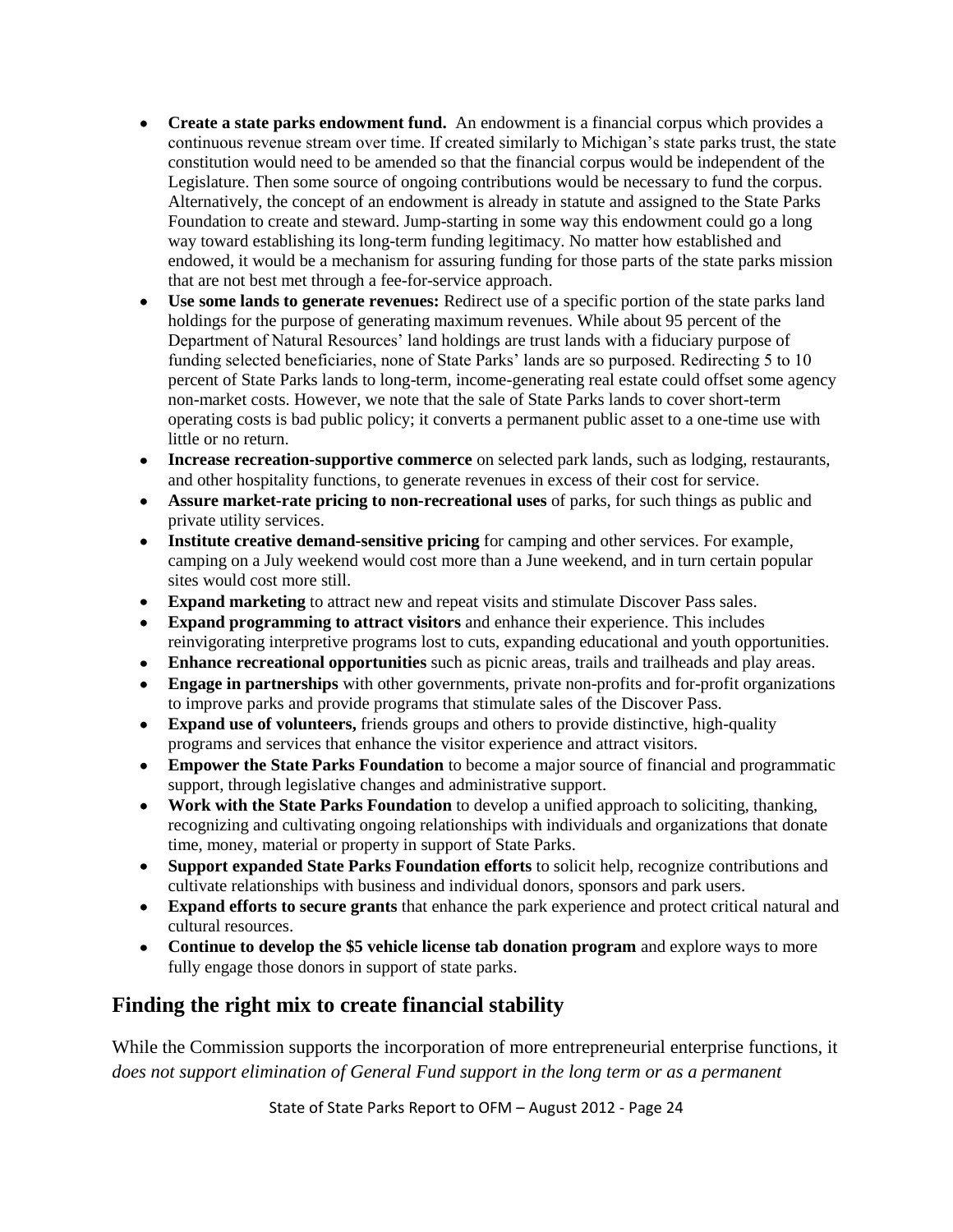*solution to the current economy.* State parks were established and supported as a public amenity with the public as share holders and the Commission accountable to them.

Throughout the country, each state's parks financing system has evolved to meet each state's stewardship ethic, recreational priorities, type and extent of natural and cultural resources and level of public support. Washington State Parks has moved dramatically in the direction of usersupport in the last five years, and it can and should consolidate that direction and extend it. Securing a more diverse mix of revenue from patrons and donors while sustaining varying levels of funding from general taxes assures the public continues to have a stake and a voice in the system's future.

The Commission proposes this basic structure for developing an optimum parks operating financial model:

- 1. Public Financing (general tax dollars)
	- Essential responsibilities and legal and statutory obligations not connected to public visitation or use (No one pays for natural and cultural resource stewardship)
	- Intergovernmental responsibilities and costs (Consultation and communication with federal, tribal, state and local governments and public communications)
	- Legislative fee waivers (camping and Discover Pass exemptions for disabled veterans, limited-income seniors, etc.
- 2. User Financing (user fees for services and recreational use taxes)
	- Dedicated funds for programs such as Sno-Park fees for snowmobiles or crosscountry groomed trails
	- Undedicated Funds: Basic access to recreational lands (e.g., Discover Pass)
	- Fee for use, such as camping and moorage
	- Private sector financing: Enhanced revenues earned from commercial leasing activities, concessions and other agreements
- 3. Charitable Financing and Partnerships (includes Foundation contributions, Friends Groups, donations, and grants)
	- Extraordinary or superlative opportunities for the public (e.g., arts in the parks, commemorative events and facilities)
	- Meets both State Parks and partner-funded objectives. (e.g., ecological restoration grants, interpretive amphitheater improvements)

Because the Discover Pass is still new and because so much dramatic change has occurred in a short time, it is inadvisable now to stake out precise expectations for financing from the wide array of choices that are available. The financing model described above can result in a park system that reflects public service expectations and meets user needs efficiently and effectively.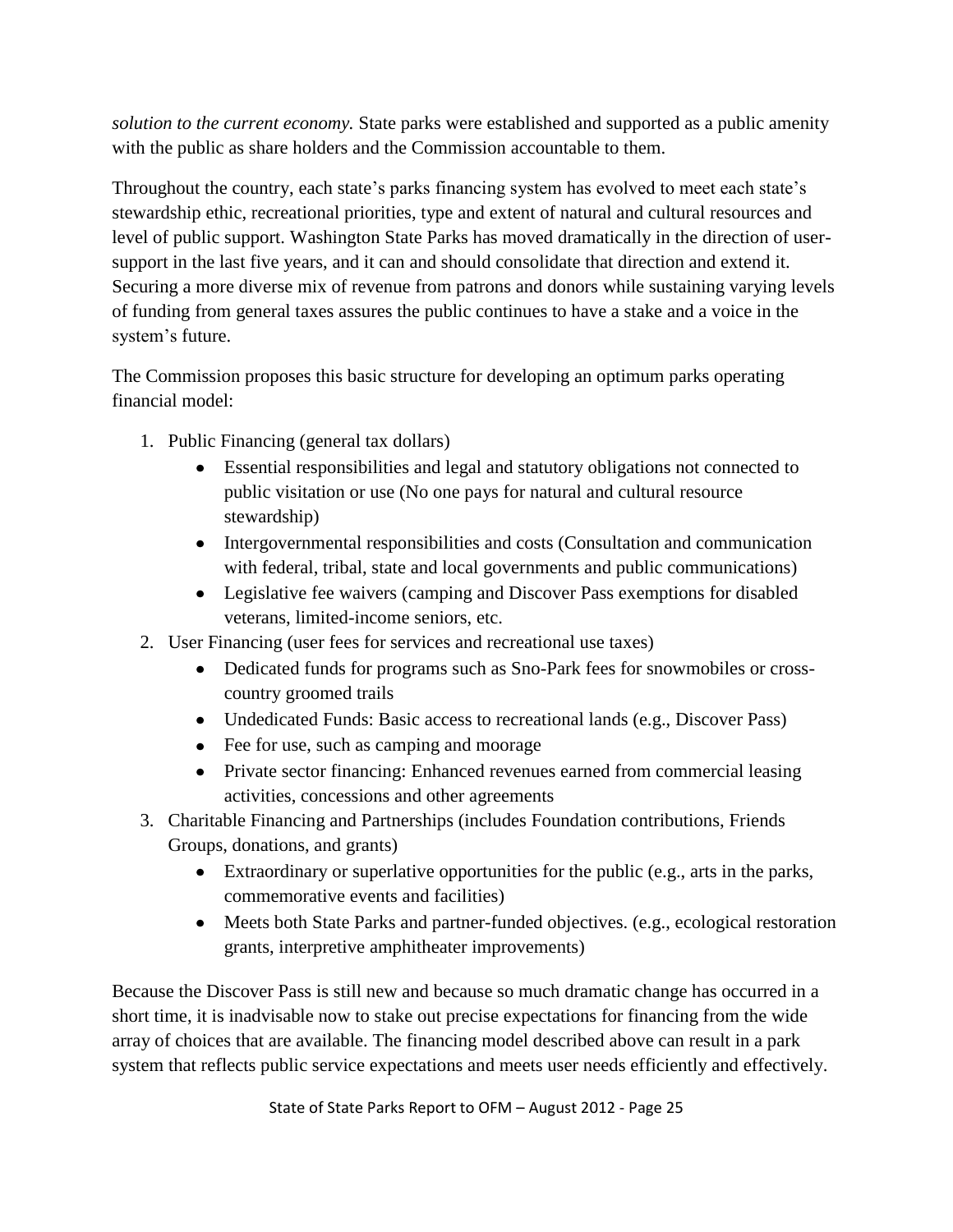It will take time, attention and adjustments to find the right proportions in a mix of financing to sustain the park system. Progress the agency is making to transform its operations is a long-term challenge, and it will demand ongoing attention and support. For this reason, State Parks recommends continued monitoring and review by the Legislature in the coming years.

# **DECISIONS TO ACT ON NOW**

## **Current reality: The funding gap**

During the past two biennia, State Parks has had to make approximately \$21 million in real (noninflation adjusted) cuts. **With 2011-13 General Fund contributions of approximately \$17 million and \$4 million more in one-time ALEA funding, and with expectations it receive zero 2013-15 General Fund contributions, State Parks is facing an approximate \$42 million reduction from 2007-09 budget levels.** 

The 2007-09 agency operating budget is now viewed as a high-water mark for agency funding, even though at the time, State Parks officials were aware of significant unmet statutory obligations and public expectations. There is no current consensus about whether the 2007-09 State Parks budget was adequate or insufficient. As the agency transforms its operating model, certain programs from that time are no longer high priority in this time of very limited funds, while other services that are now seen as essential were not provided then.

Though establishing service level standards is very difficult given current capacity and lack of strong data, the Commission understands how essential it is to do so; the public deserves assurance of value for its money.

# **What lawmakers can do: Legislation to consider**

The 2012 Proviso directs the agency to outline any additional statutory changes needed to meet the goal of becoming self-supporting. The agency has more work to do to gain a thorough understanding of finances necessary to meet agency long-term mission, vision and statutory obligations of the state park system. The agency is requesting short-term assistance that can be accomplished through administrative or legislative actions. The following are the agency's original recommendations that may be supplemented at a later date:

- 1. Through the budgeting process, assure that State Parks receives General Fund appropriations that cover costs of mandatory exemptions to fee programs. Calculation of the amount will be under the responsibility of appropriate legislative budget committees, upon consultation with the Office of Financial Management and State Parks.
- 2. Expand the authority of State Parks to enter into property leases for a period of up to 99 years, increasing the duration from current 50-year maximum to stimulate appropriate private investment.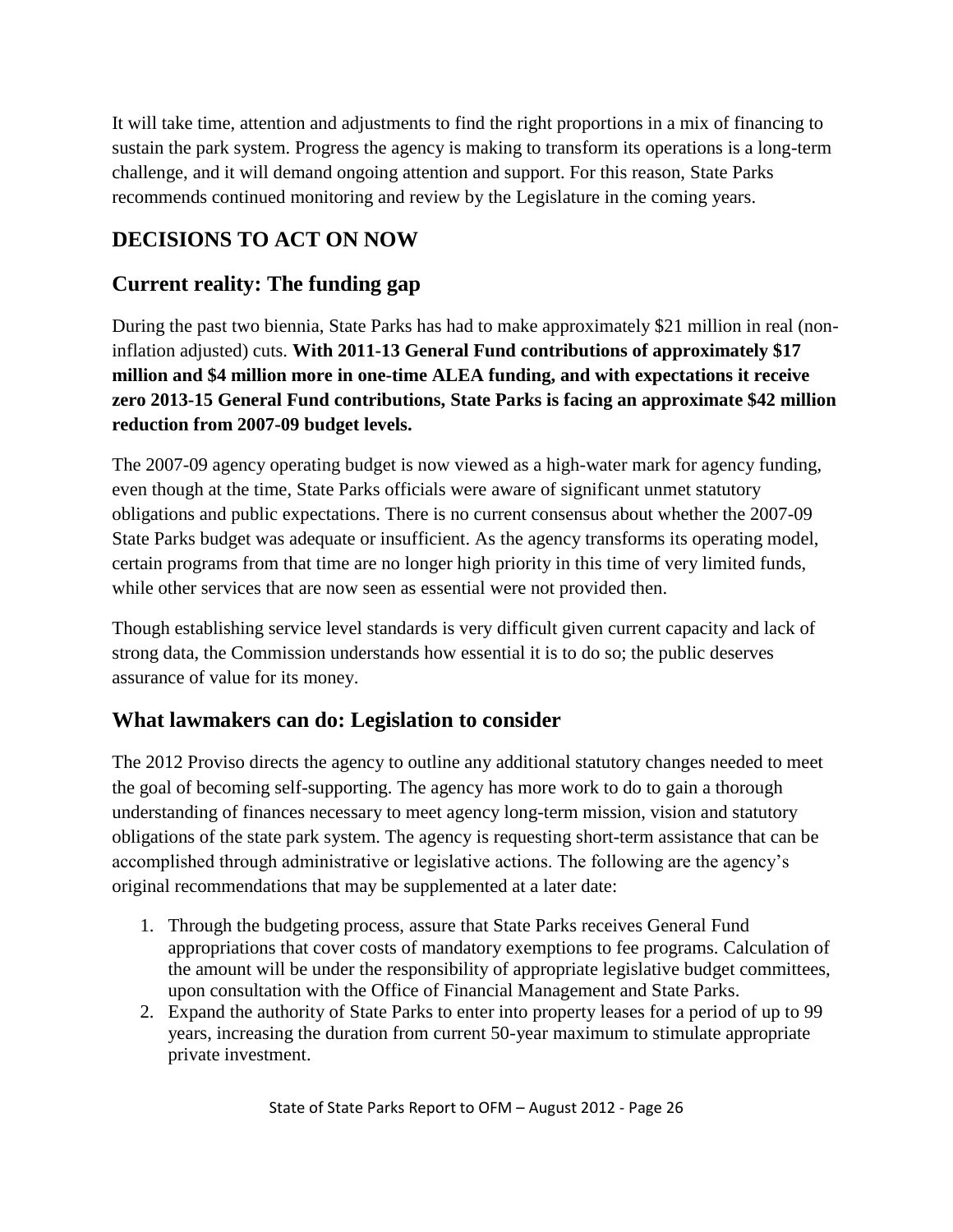- 3. Broaden the authority of the Commission, beyond restrictions in RCW 79A.05.345, to permit advertising on State Parks land and to recognize sponsors for their support, and remove prohibition on use of proceeds to increase staffing.
- 4. Ensure the authority of the State Parks Foundation to raise funds for all State Parks purposes. Clarify and strengthen the role of the Foundation as the lead entity in soliciting contributions and cultivating relationships with individuals and organizational donors and private business sponsors.
- 5. Require a report in August 2014, from the Commission to OFM, identifying specific steps the agency is taking to increase revenues, reduce expenditures, engage volunteers and partners, and generally transform itself toward a more sustainable and healthy, financing and programmatic future.
- 6. Direct the Joint Legislative Audit Review Committee (JLARC) to complete a study of the economic and fiscal impacts of state parks on local, regional and statewide economies.

## **The State Parks 2013-15 budget request**

It is unrealistic to assume that the agency can reach long-term budget adequacy immediately. The Transformation Strategy to be developed in the coming months is intended to create a pathway to become more self-supporting. The Commission's 2013-15 budget request assumes a reasonable and achievable restoration of services to a level that is acceptable, though not desirable. The agency understands it will need the right data, tools and modern technology to produce a detailed analysis of need. Without tightly defined cost and revenue allocation systems, it is difficult to develop information about the costs to adequately fund park system needs.

State Parks has begun to develop a maintenance management program and is currently evaluating a new operating model; the agency will request additional staff in the 2013-15 biennium to assist with data management and analysis with the goal of developing an ongoing process and system that will better prepare the agency for future budget requests. During the next two years, the agency will work to derive a baseline figure that identifies the level of funding required in 2015-17 and beyond, to keep all parks open and maintained at a quality level. This analysis work will be included in the Transformation Strategy currently in development. A Commission report to the Office of Financial Management, to be submitted by August 31, 2014, will include a rationale and assumptions.

For 2013-15, State Parks will propose a \$123 million operating budget, not counting federal, grant and dedicated funds. This level is intended to help sustain the system and ensure the public continues to choose state parks. It includes:

\$12.8 million in new revenues

With greater public awareness and acceptance of the Discover Pass in its second year of operation, along with the popular decision by the Legislature to add a second vehicle to each pass, the agency projects \$9.7 million more from the program than currently receiving.